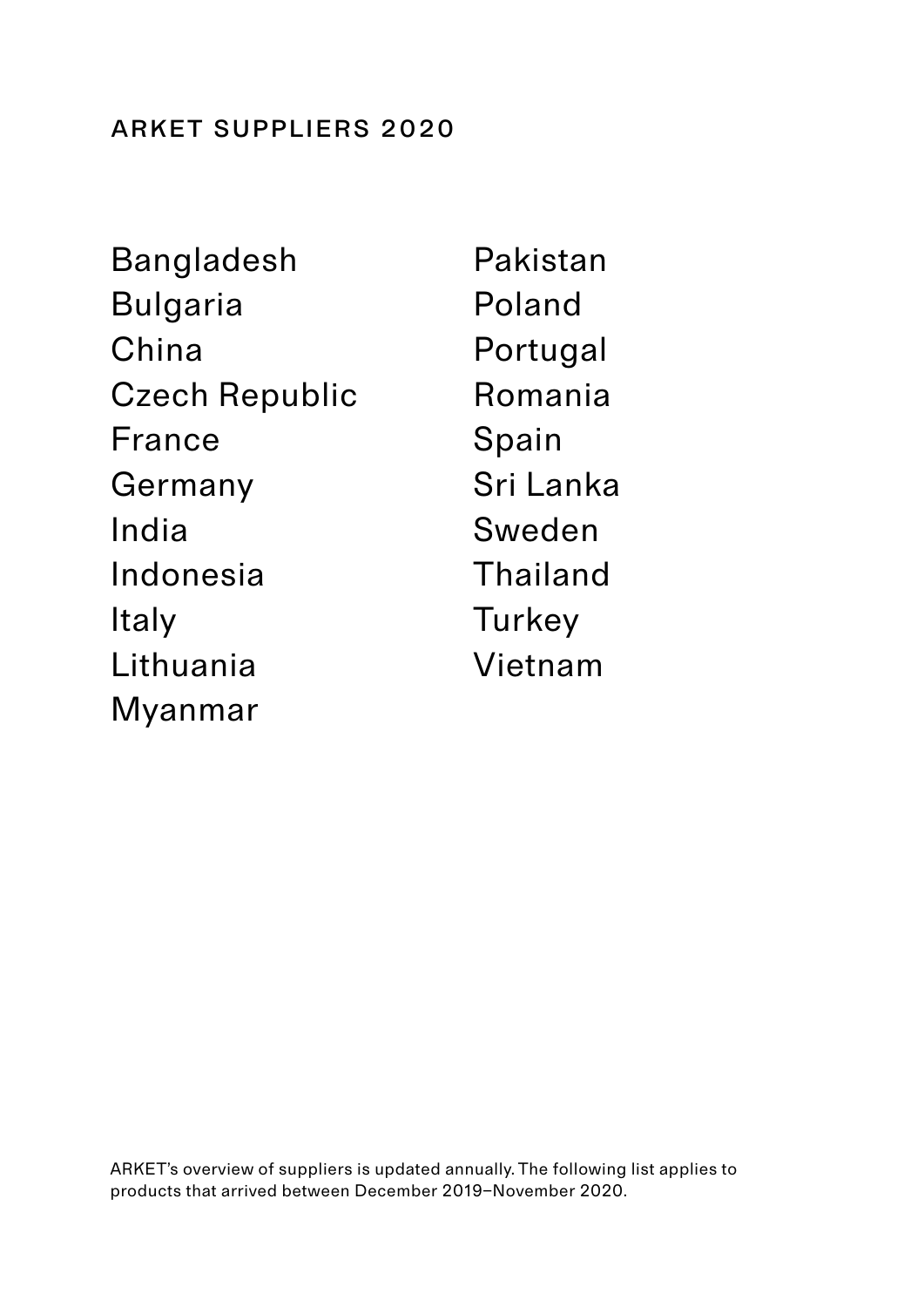# <span id="page-1-0"></span>arket suppliers 2020 Bangladesh

| SUPPLIER                                                                                                          | <b>PRODUCTION UNIT</b>                                                                                                                                                                                                                                                                                      |
|-------------------------------------------------------------------------------------------------------------------|-------------------------------------------------------------------------------------------------------------------------------------------------------------------------------------------------------------------------------------------------------------------------------------------------------------|
| A.K.M. KNIT WEAR LTD.<br>14 NO. GADDA, KARNAPARA, ULAIL, SAVAR, 1340, DHAKA                                       | A.K.M. KNIT WEAR LTD.<br>14 NO. GADDA, KARNAPARA, ULAIL, SAVAR, 1340, DHAKA                                                                                                                                                                                                                                 |
| ALLIANCE STITCHES LIMITED<br>SFB: 04, DEPZ (OLD), GANAKBARI, SAVAR, 1349, DHAKA                                   | ALLIANCE STITCHES LTD.<br>SFB # 4 (1ST & 2ND FLOOR), DEPZ, GANAKBARI, SAVAR,<br>1349, DHAKA                                                                                                                                                                                                                 |
| APEX SPINNING & KNITTING MILLS<br>99 GULSHAN AVENUE, 4,5 & 6TH FLOOR, RUPAYAN GOLDEN AGE,<br>GULSHAN, 1212, DHAKA | APEX SPINNING & KNITTING MILLS<br>99 GULSHAN AVENUE, 4,5 & 6TH FLOOR, RUPAYAN GOLDEN AGE,<br>GULSHAN, 1212, DHAKA                                                                                                                                                                                           |
| <b>BEST WOOL SWEATERS LTD</b><br>JARUN ROAD, KONABARI, 1753, GAZIPUR                                              | BEST WOOL SWEATERS LTD.<br>JARUN ROAD, KONABARI, 1753, GAZIPUR                                                                                                                                                                                                                                              |
| <b>CLASSICAL HANDMADE PRODUCTS BD</b><br>VILLAGE - KITTUNIA PARA, P/O-PORAR, HAT UNION, 5330,<br>NILFAMARI        | <b>CLASSICAL HANDMADE PRODUCTS BD</b><br>VILLAGE - KITTUNIA PARA, P/O-PORAR, HAT UNION, 5330,<br>NILFAMARI                                                                                                                                                                                                  |
| FAKIR APPARELS LTD.<br>A-127-131, 135-138, 142-145, B-501-503, BSCIC HOSIERY<br>SHILPA, NAGARI, 1400, NARAYANGANJ | KNIT CONCERN LTD.<br>62 WATER WORKS ROAD, GODNAIL, 1400, NARAYANGANJ<br>FAKIR APPARELS LTD.<br>A-127-131, 135-138, 142-145, B-501-503, BSCIC HOSIERY<br>SHILPA, NAGARI, 1400, NARAYANGANJ<br>JINNAT APPARELS & FASHION LTD<br>SARDAGONJ ROAD, SARDAGONJ, KASHIMPUR, 1349, GAZIPUR                           |
| <b>FAKIR KNITWEARS LTD.</b><br>89 MOTIJHEEL C/A, (LUCKY CHAMBER) 1ST FLOOR, 1000, DHAKA                           | <b>FAKIR KNITWEARS LTD.</b><br>89 MOTIJHEEL C/A, (LUCKY CHAMBER) 1ST FLOOR, 1000, DHAKA<br><b>FAKIR APPARELS LTD.</b><br>A-127-131, 135-138, 142-145, B-501-503, BSCIC HOSIERY<br>SHILPA, NAGARI, 1400, NARAYANGANJ<br>JINNAT APPARELS & FASHION LTD<br>SARDAGONJ ROAD, SARDAGONJ, KASHIMPUR, 1349, GAZIPUR |
| FCI (BD) LTD<br>PLOT NO:36-39, GANAKBARI, EXPORT PROCESSING ZONE, SAVAR,<br>1349, DHAKA                           | <b>TALISMAN LTD</b><br>PLOT NO: 07-10 & 13-16, DEPZ, EXTENSION AREA, GANAKBARI,<br>SAVAR, 1349, DHAKA<br>FCI (BD) LTD.<br>PLOT NO:36-39, DEPZ, GANOKBARI, SAVAR, 1349, DHAKA                                                                                                                                |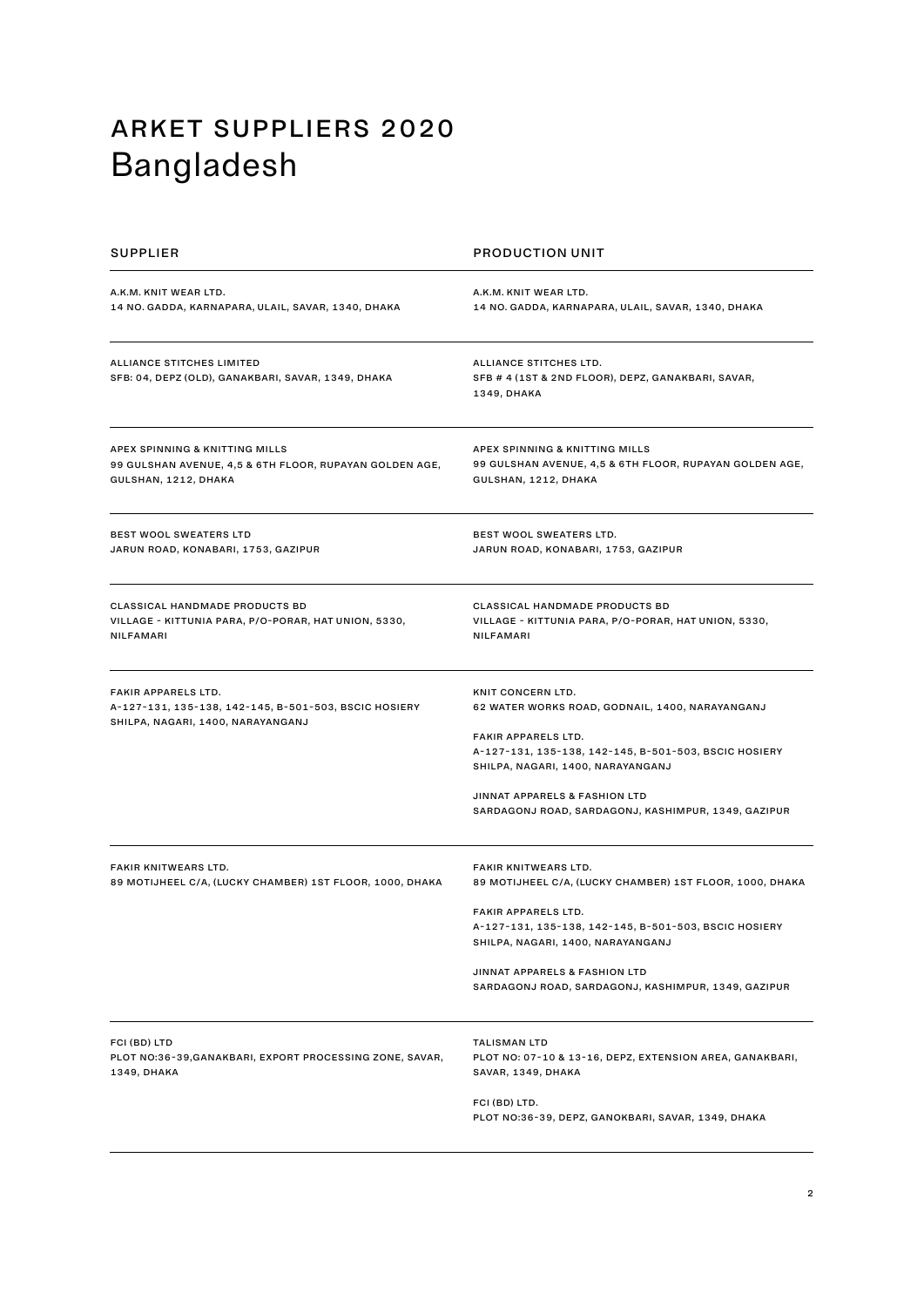### bangladesh, continued

| SUPPLIER                                                                               | <b>PRODUCTION UNIT</b>                                                                                            |
|----------------------------------------------------------------------------------------|-------------------------------------------------------------------------------------------------------------------|
| FLAMINGO FASHIONS LTD.                                                                 | KNIT CONCERN LTD.                                                                                                 |
| SARDAGONJ ROAD, SARDAGONJ, KASHIMPUR, 1349, GAZIPUR                                    | 62 WATER WORKS ROAD, GODNAIL, 1400, NARAYANGANJ                                                                   |
|                                                                                        | <b>FLAMINGO FASHIONS LTD UNIT 2</b><br>MARIALI, JOYDEBPUR, 1700, GAZIPUR                                          |
|                                                                                        | JINNAT KNITWEAR LTD<br>SARADAGANJ, KASHIMPUR, 1349, GAZIPUR                                                       |
|                                                                                        | JINNAT APPARELS & FASHION LTD<br>SARDAGONJ ROAD, SARDAGONJ, KASHIMPUR, 1349, GAZIPUR                              |
| <b>HAESONG KOREA LTD.</b>                                                              | <b>HAESONG KOREA</b>                                                                                              |
| HAN COMPLEX, BARA RANGAMATIA, ZIRABO, SAVAR, 1710, DHAKA                               | BARA RANGAMATIA, HAN COMPLEX, ZIRABO, 1340, SAVAR                                                                 |
| <b>KC LINGERIE LTD</b>                                                                 | KC LINGERIE LTD.                                                                                                  |
| 57/1, WATER WORKS ROAD, GODNAIL, SIDDERGONJ, 1400,                                     | 57/1, WATER WORKS ROAD, GODNAIL, SIDDERGONJ, 1400,                                                                |
| NARAYANGANJ                                                                            | NARAYANGANJ                                                                                                       |
| KNIT CONCERN LTD.                                                                      | KNIT CONCERN LTD.                                                                                                 |
| 62 WATER WORKS ROAD, GODNAIL, 1400, NARAYANGANJ                                        | 62 WATER WORKS ROAD, GODNAIL, 1400, NARAYANGANJ                                                                   |
|                                                                                        | FAKIR APPARELS LTD.<br>A-127-131, 135-138, 142-145, B-501-503, BSCIC HOSIERY<br>SHILPA, NAGARI, 1400, NARAYANGANJ |
|                                                                                        | JINNAT APPARELS & FASHION LTD<br>SARDAGONJ ROAD, SARDAGONJ, KASHIMPUR, 1349, GAZIPUR                              |
| MOON READYWEARS LTD.; M/S                                                              | MOON READYWEARS LTD.                                                                                              |
| BARON, DIAKHALI, ASHULIA, SAVAR, 1341, DHAKA                                           | BERON, DIAKHALI, ASHULIA, SAVAR, 1341, DHAKA                                                                      |
| ORBITEX KNITWEAR LIMITED                                                               | ORBITEX KNITWEAR LIMITED                                                                                          |
| GORAT, SARKER MARKET ROAD, ASHULIA, SAVAR, 1341, DHAKA                                 | GORAT, SARKER MARKET ROAD, ASHULIA, SAVAR, 1341, DHAKA                                                            |
| PARAGON CERAMIC INDUSTRIES LIMITED                                                     | PARAGON CERAMIC INDUSTRIES LIMITED                                                                                |
| DOGORI (NAYAPARA), MIRZAPUR, 1700, GAZIPUR                                             | DOGORI (NAYAPARA), MIRZAPUR, 1700, GAZIPUR                                                                        |
| PIMKIE APPARELS LTD<br>PLOT#328,BLOCK#F,TONGI INDUSTRIAL, AREA TONGI, 1710,<br>GAZIPUR | PIMKIE APPARELS LTD.<br>PLOT # 328, BLOCK# F, TONGI, INDUSTRAL AREA, 1710, GAZIPUR                                |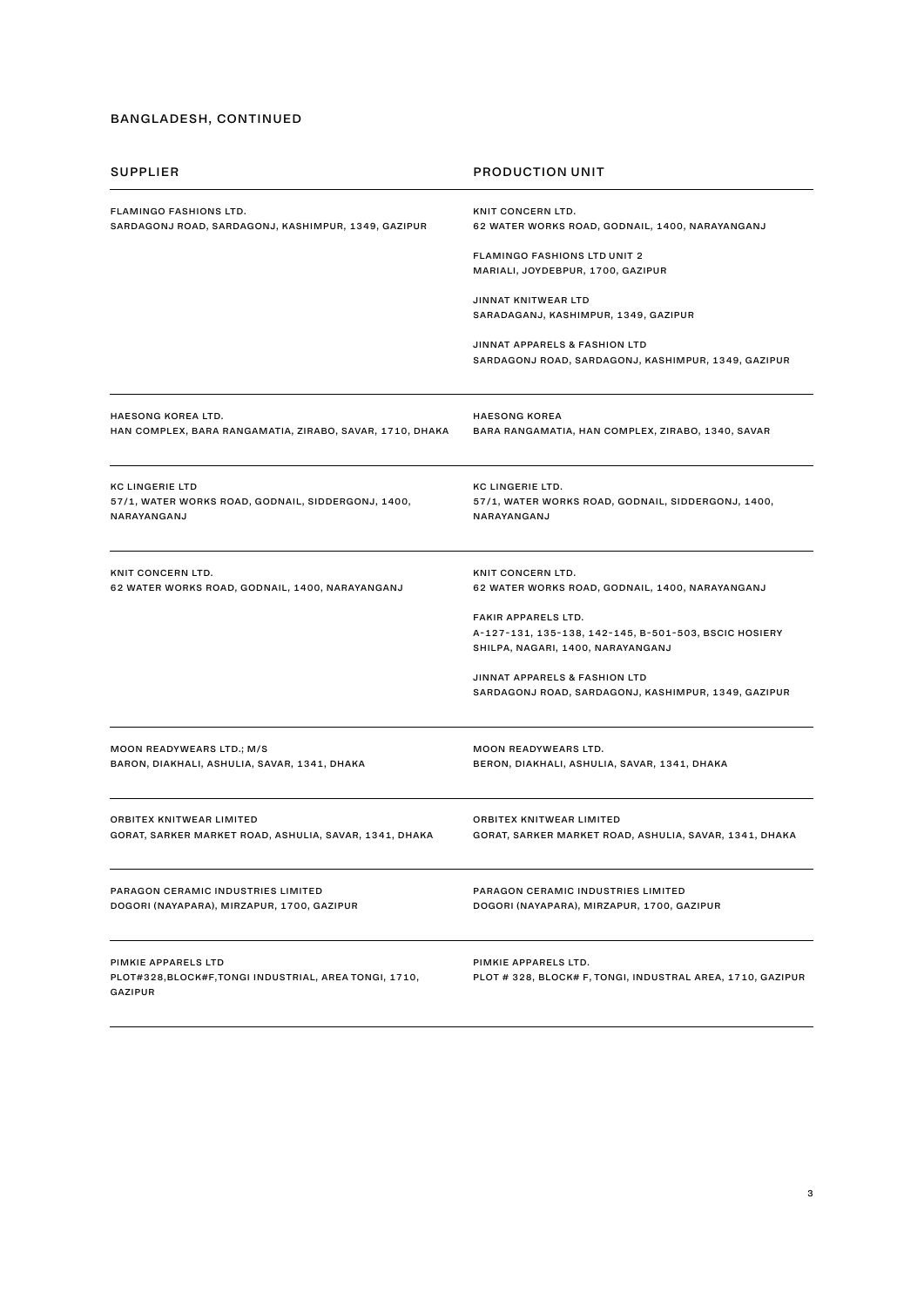### bangladesh, continued

|  | <b>SUPPLIER</b> |
|--|-----------------|
|  |                 |

RUSSEL GARMENTS OSMAN TOWER, 56/1 S.M. MALEH ROAD, TANBAZAR, 1400, NARAYANGONJ

### **PRODUCTION UNIT**

RUSSEL GARMENTS UNIT-2 EAST DELPARA, KUTUBPUR, FATULLA, 1420, NARAYANGONJ

Russel Apparels KATHALI, BHALUKA, 2240, MYMENSINGH

RUSSEL GARMENTS OSMAN TOWER, 56/1 S.M. MALEH ROAD, TANBAZAR, 1400, NARAYANGONJ

STYLECRAFT LIMITED RED CRESCENT CONCORD TOWER, (14TH FLOOR), 17 MOHAKHALI C/A, 1212, DHAKA

STYLECRAFT LIMITED RED CRESCENT CONCORD TOWER, (14TH FLOOR), 17 MOHAKHALI C/A, 1212, DHAKA

TUSUKA TROUSERS LTD NEELNAGAR, KONABARI, 1346, GAZIPUR TUSUKA TROUSERS LTD NEELNAGAR, KONABARI, 1346, GAZIPUR

VERTEX WEAR LTD. VARARI, RAJFULBARIA, TETULJHORA, SAVAR, 1340, DHAKA ABONI KNITWEAR LTD TETULZHORA, PLOT#169-171, HEMAYETPUR,SAVAR, 1340, DHAKA

4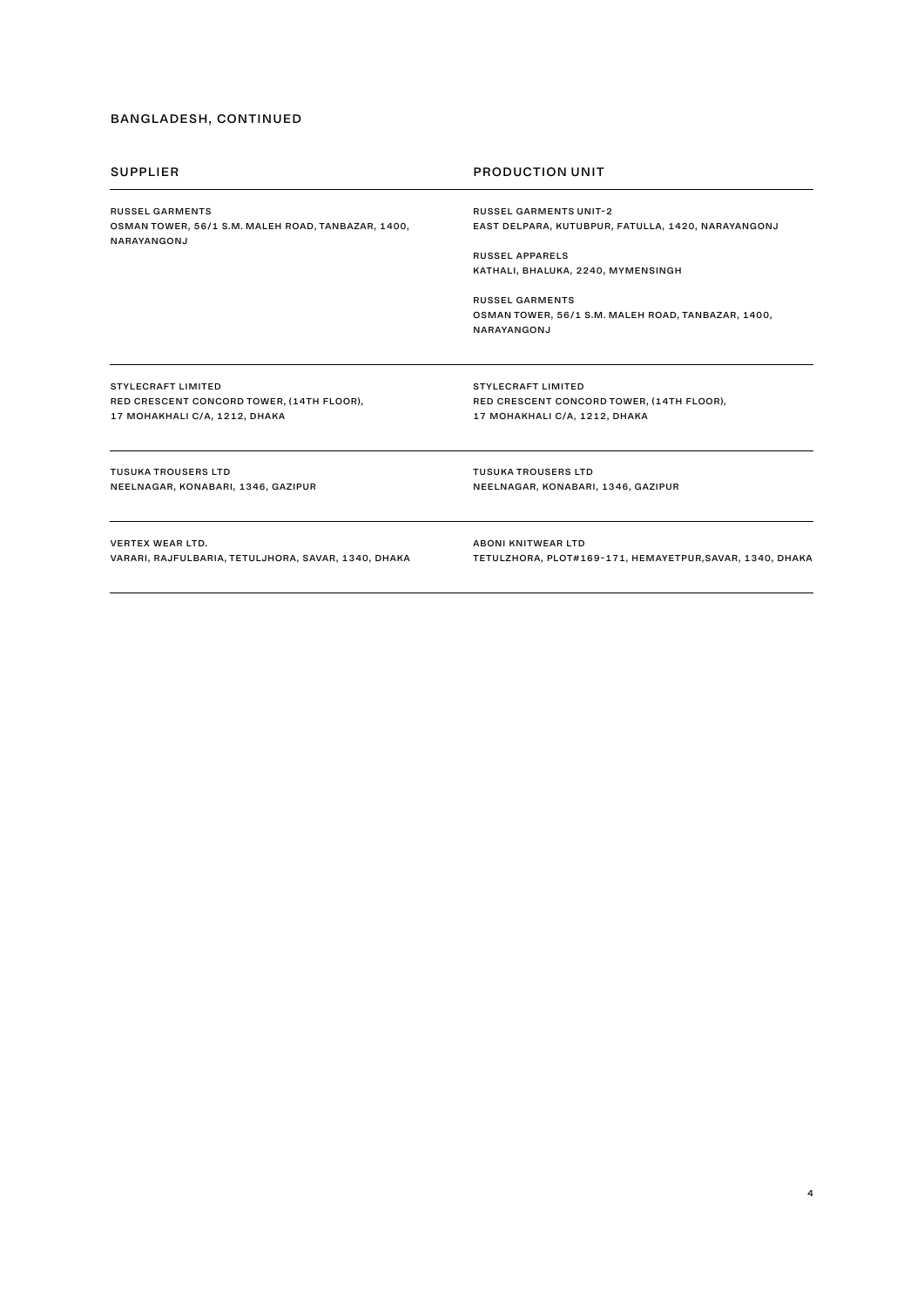# <span id="page-4-0"></span>arket suppliers 2020 Bulgaria

SUPPLIER PRODUCTION UNIT

REDDROP LIMITED STRATI MIRIVILI 5, 2046, NICOSIA N OPTIMUS EOOD URY GAGARIN, 1, 2303, PERNIK

5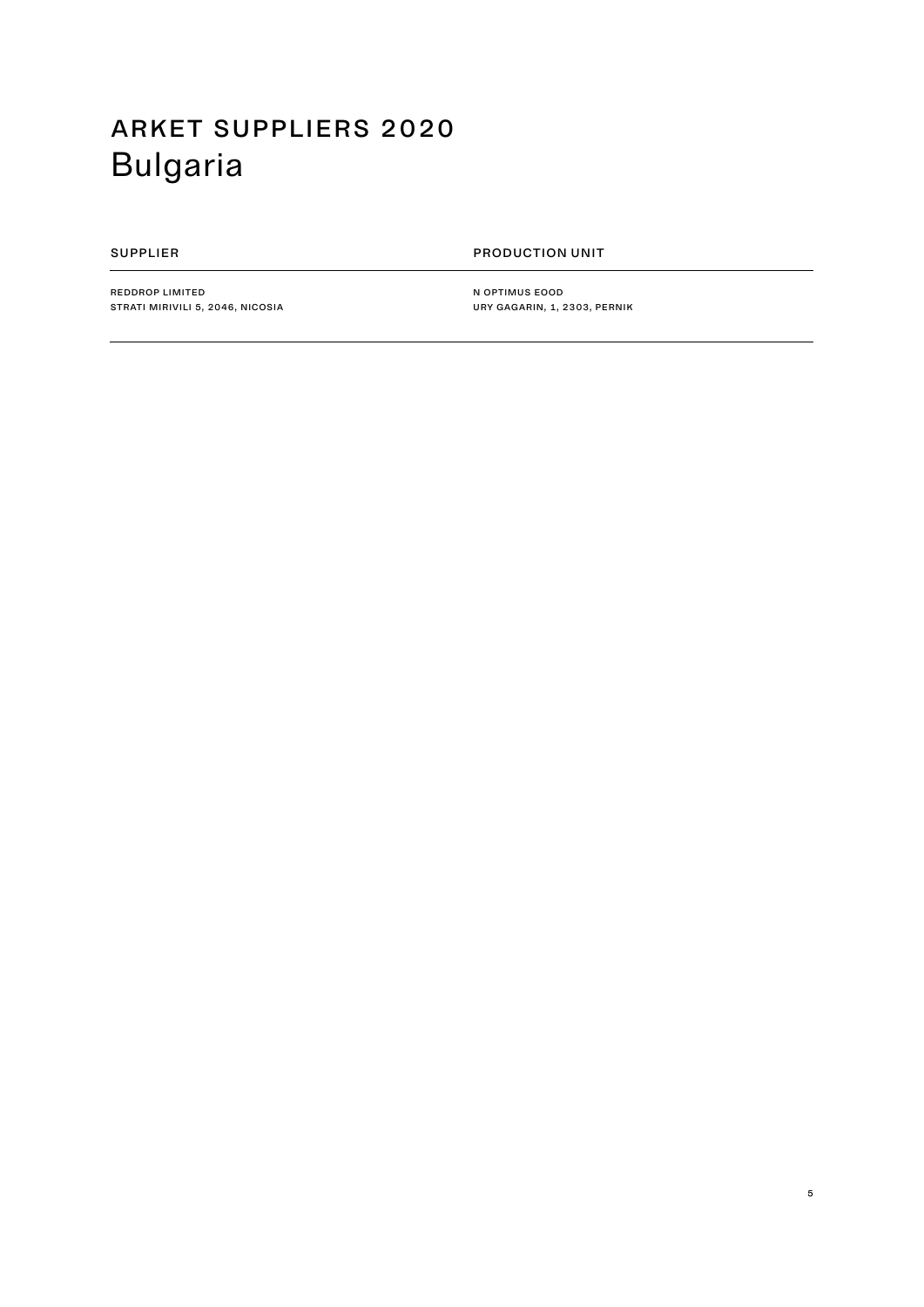## <span id="page-5-0"></span>arket suppliers 2020 China

| <b>SUPPLIER</b>                                                                                                                         | <b>PRODUCTION UNIT</b>                                                                                                                          |
|-----------------------------------------------------------------------------------------------------------------------------------------|-------------------------------------------------------------------------------------------------------------------------------------------------|
| A CAP LTD<br>ROOM 406, 4/F, FOTAN INDUSTRIAL, CENTRE,<br>26-28 AU PUI WAN STREET, FOTAN, HONG KONG                                      | SHANGHAI ADVANCED CAP MANUFACTURING CO., LTD<br>NO 28, CHENGYE ROAD, SHESHAN INDUSTRIAL PARK, SONGJIANG,<br>DISTRICT, 201602, SHANGHAI          |
|                                                                                                                                         | SUZHOU ADVANCED CAP AND ACCESSORIES CO., LTD<br>XIAOGUO AVE, LINGBI INDUSTRIAL, DEVELOPING ZONE, 200000,<br><b>SUZHOU</b>                       |
| <b>BAODING HUAYI HATS CO., LTD</b><br>NANSHAO VILLAGE, CUIZHUANG, TOWN, XUSHUI COUNTY, 072550,<br><b>BAODING</b>                        | <b>BAODING HUAYIHATS CO., LTD</b><br>NANSHAO VILLAGE, CUIZHUANG TOWN, XUSHUI COUNTY, 071000,<br><b>BAODING</b>                                  |
| BESTBASE INTERNATIONAL TRADING CO., LTD.<br>RM D 10/F TWOER A BILLION CTR, 1 WANG KWONG RD KOWLOON<br><b>BAY, KL, 999077, HONG KONG</b> | ZHEJIANG FUHOWE FASHION CO., LTD<br>CHINA TING INDUSTRIAL COMPLEX, 56-7 BEISHA EAST ROAD,<br>YUHANG ECONOMIC DEVELOPMENT ZONE, 311100, HANGZHOU |
|                                                                                                                                         | HANGZHOU HANGSHENG GARMENT CO<br>NORTH XINHUA ROAD, LINPING TOWN YUHANG DISTRICT, 310000,<br>HANGZHOU                                           |
| BEYOND GARMENTS CO., LTD<br>NO.8 LONGTANSHAN ROAD, BEILUN, 315800, NINGBO                                                               | BEYOND GARMENTS CO., LTD<br>NO.8 LONGTANSHAN ROAD, BEILUN, 315800, NINGBO                                                                       |
| CHENFENG (JIANGSU) APPAREL CO., LTD<br>NO 99 JIN HU ROAD, JIN TAN DISTRICT, 213200, CHANGZHOU                                           | CHENFENG(JIANGSU) APPAREL CO.,LTD<br>NO.99 JINHU RD, JINTAN DISTRICT, 213200, CHANGZHOU                                                         |
| <b>CHERRY GROUP CO., LTD</b><br>ROOM 2501 CHERRY MANSION, 2# NANJIN RD, 266071, QINGDAO                                                 | JI'NING AISI GARMENT CO., LTD.<br>SHIJI MIDDLE ROAD, ECONOMIC DEVELOPMENT ZONE, 272000,<br><b>JINING</b>                                        |
| FLY EARTH CO.,LTD.<br>6F-4 NO.255 CHUNG SHAN RD., SEC.2. CHUNG HO, 220,<br><b>NEW TAIPEI</b>                                            | SHANGHAI CELEFIT LIMITED COMPANY<br>NO.1370 YU SHU RD, 201620, SHANGHAI                                                                         |
| FUJIAN WANJIAMEI TEXTILE CLOTHING CO.,LTD<br>BANGDE INDUSTRY ZONE, TANHUA HILL, TAOCHENG, YONGCHUN,<br>362600, QUANZHOU                 | FUJIAN WANJIAMEI KNITTED WEAR CO.,LTD<br>BANGDE INDUSTRY ZONE, TANHUA HILL, TAOCHENG, YONGCHUN,<br>362600, QUANZHOU                             |
|                                                                                                                                         | FUJIAN NANAN WANJIAMEI STOCK CO., LTD<br>WANJIAMEI INDUSTRY ZONE, NANAN, 362300, QUANZHOU                                                       |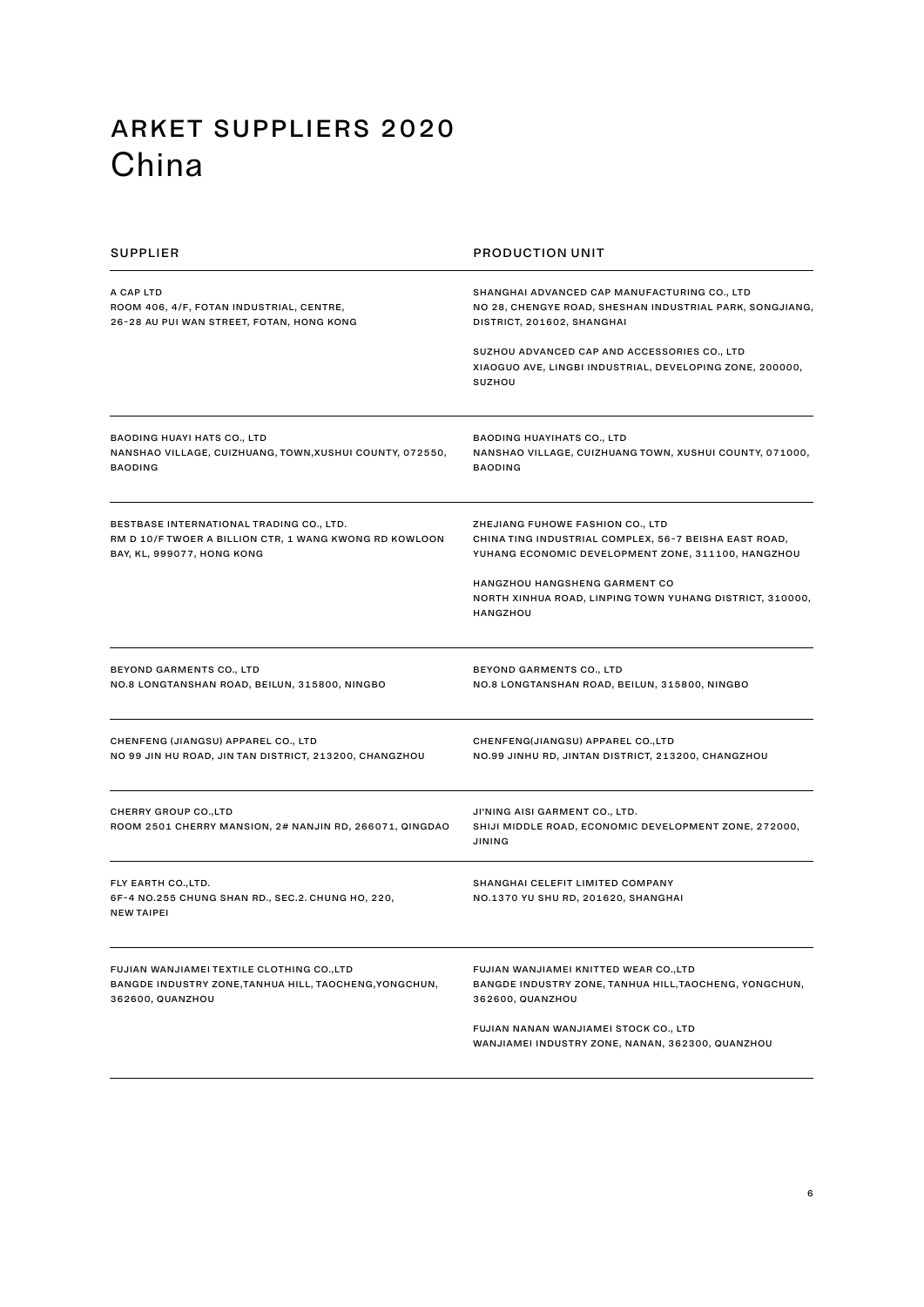| <b>SUPPLIER</b>                                                                                                              | <b>PRODUCTION UNIT</b>                                                                                                                                     |
|------------------------------------------------------------------------------------------------------------------------------|------------------------------------------------------------------------------------------------------------------------------------------------------------|
| GOLDSHINE INTERNATIONAL TRADING LIMITED<br>RM705, HONGMEI INTERNATIONAL PLAZA, 105#TIANLIN ROAD,<br>200233, SHANGHAI         | NINGGUO LONGXING HEADWEAR CO., LTD.<br>HELIXI INDUSTRL PARK, 242300, NINGGUO                                                                               |
| <b>GRANDELLA INDUSTRIES LIMITED</b><br>1/F FLAT A ROCKSON MANSION, 371-379 QUEEN'S ROAD WEST HK,<br><b>HONG KONG</b>         | DONGGUAN ELEGANT UMBRELLA LIMITED<br>BAI SHI GANG VILLAGE, CHANG PING TOWN, 523000, DONGGUAN                                                               |
| HANGZHOU BAOFENG IMP.&EXP. CO., LTD<br>3RD FLOOR, NO.158 ZHANGJIADUN ROAD, TANGQI TOWN,<br>YUHANG DISTRICT, 311106, HANGZHOU | HANGZHOU KAIXIU TEXTILES CO., LTD<br>TANGQI INDUTRIAL PARK, 311106, HANGZHOU                                                                               |
| <b>HEMPEL CHINA LIMITED</b><br>NO. 477 HONGXING ROAD, ECONOMIC&TECHNICAL ZONE,<br>XIAOSHAN DISTRICT, 311215, HANGZHOU        | HEMPEL CHINA LTD HONGXING ROAD BRANCH<br>NO 477 HONGXING ROAD, E&T DEVELOPMENT ZONE XIAOSHAN,<br>DISTRICT, 311200, HANGZHOU                                |
|                                                                                                                              | HANGZHOU WEILIANG GMTS CO. LTD.<br>QIAOTOUWANG VILLAGE, LINPU TOWN XIAOSHAN, HANGZHOU,<br>ZHEJIANG, 311200, HANGZHOU                                       |
| HONG KONG SPRING INVESTMENT LTD.<br>RM 1003, WING ON PLAZA, 62 MODY ROAD T.S.T., HONG KONG                                   | <b>FUZHOU TOPRICH TEXTILES CORP.,LTD</b><br>BUILDING NO.7, NO.756 QI AN ROAD, GAISHAN TOWN,<br>CANGSHAN DISTRICT, 350002, FU ZHOU                          |
| HONGWEI GLASS WARE CO.,LTD<br>NO.1 XIALINGHOU ROAD, 043800, WENXI                                                            | HONGWEI GLASS WARE CO., LTD<br>NO.1 XIALINGHOU ROAD, 043800, WENXI                                                                                         |
| HOP LUN (HK) LTD<br>9 WING HONG STREET, 32/F, CHEUNG SHA WAN, HONG KONG                                                      | HOP LUN FASHION (QUANNAN) LTD.<br>THE FIRST INDUSTRY ZONE, QUANNAN COUNTY, 341800,<br><b>GANZHOU</b>                                                       |
| HUZHOU DAMINGHU KNITTING GARMENTS CO., LTD<br>NO.1268 LONGXI(N) ROAD, 313000, HUZHOU                                         | HUZHOU DAMINGHU KNITTING GARMENTS CO., LTD<br>NO.1268 LONGXI(N) ROAD, 313000, HUZHOU                                                                       |
| JIAXING WANYUAN FASHION CO.,LTD<br>NO.268 QIANJIN ROAD, YAOZHUANG INDUSTRIAL ZONE,<br>JIASHAN COUNTY, 314117, JIAXING        | JIAXING WANYUAN FASHION CO.,LTD<br>NO.268 QIANJIN ROAD, YAOZHUANG INDUSTRIAL ZONE,<br>JIASHAN COUNTY, 314117, JIAXING                                      |
| KEI LOCK FASHION TRADING LTD.<br>5/F, JC TOWER, 91 WAI YIP STREET, KWUN TONG, KOWLOON,<br>999077, HONG KONG                  | SHENZHEN JIALE FASHION CO. LTD.<br>TOWER 2-1, TONG FU YU IND. ZONE, AIQUN ROAD, SHI YAN<br>TOWN BAO AN, DISTRICT SHENZHEN, GUANGDONG, 518000,<br>SHENGZHEN |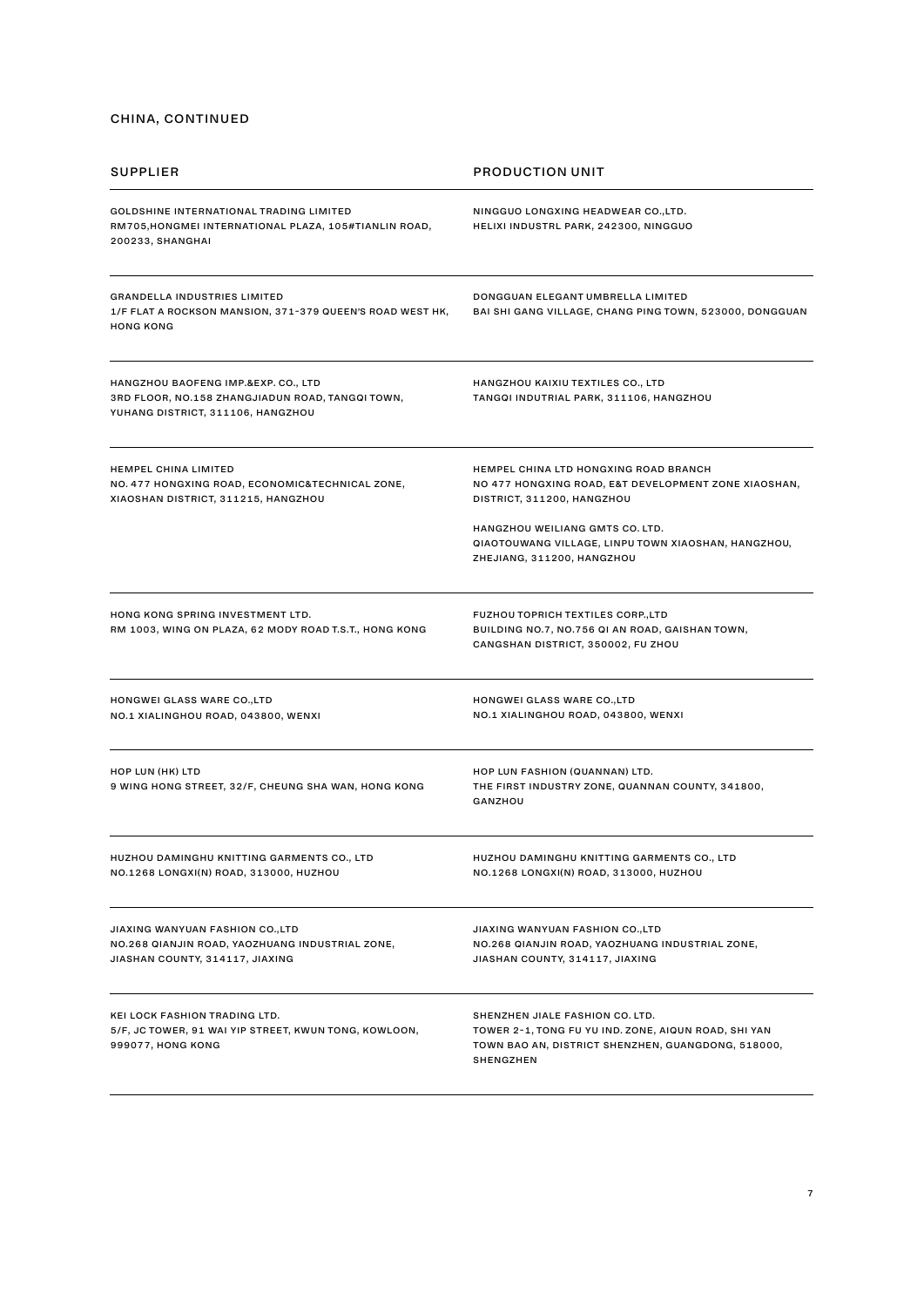| <b>SUPPLIER</b>                                            | <b>PRODUCTION UNIT</b>                                                                                 |
|------------------------------------------------------------|--------------------------------------------------------------------------------------------------------|
| LEXBO LTD.                                                 | LEXBO (HUI ZHOU) LEATHER GOODS CO. LTD.                                                                |
| UNIT 1, BLOCK A, 5/F., CHUAN YUAN FACTORY BUILDING,        | NO.146 LI SHAN ROAD SHI WAN, COUNTY, BOLUO, 516127,                                                    |
| 342-344 KWUN TONG ROAD, KOWLOON, HONG KONG., HONG KONG     | HUIZHOU                                                                                                |
| LIVING ACCESSORIES CEANNIS LIMITED                         | ANKIE HANDBAG FACTORY                                                                                  |
| 2F.,86 JERVOIS STREET, SHEUNG WAN, HONG KONG, HONG KONG    | CHUN WEI INDUSTRIAL AREA, HUANG LEI, 523000, DONGGUAN                                                  |
| <b>NAMESON INDUSTRIAL LIMITED</b>                          | HUIZHOU NANXUAN KNITTING FACTORY LIMITED                                                               |
| UNITS A-C, 21/F, BLOCK 1, TAI PING INDUSTRIAL CENTRE,      | NANXUAN INDUSTRIAL CENTRE, SHUIKOU, HUICHENG DISTRICT.,                                                |
| 57 TING KOK ROAD, TAI PO, N.T., HONG KONG                  | 516255, HUIZHOU                                                                                        |
| NINGBO SEDUNO IMP & EXP CO.LTD                             | NINGBO SEDUNO HOLIDING CO.LTD.                                                                         |
| NO.281 QIYUN ROAD, DUANTANG, 315012, NINGBO                | GUXI ROAD, GULIN TOWN, HAISHU DISTRICT, 315000, NINGBO                                                 |
|                                                            | WUHU SEDUNO FASHION CO., LTD.<br>JISHAN WEST ROAD, ECONOMIC DEVELOPMENT ZONE, NANLING,<br>241000, WUHU |
|                                                            | NINGBO ORIENT HONGYE KNIT CO., LTD<br>NO.281 QIYUN ROAD, DUANTANG, 315012, NINGBO                      |
| NINGBO ZHONGTIAN APEX HOUSEHOLD COMMODITIES CO., LTD       | NINGBO ZHONGTIAN APEX HOUSEHOLD COMMODITIES CO.,LTD                                                    |
| NO.,15, XINGGONG 2 RD, 315600, NINGHAI                     | NO.,15, XINGGONG 2 ROAD, 315600, NINGHAI                                                               |
| QINGDAO PARAN JEWELRY CO., LTD                             | QINGDAO PURGO JEWELRY CO., LTD                                                                         |
| FUQIANGLU BEIDUAN, YANQINGLU NAN 70M, CHENG YANG,          | FUQIANGLU BEIDUAN, (YANQINGLU NAN 70M), CHENG YANG,                                                    |
| 266108, QINGDAO                                            | 266108, QINGDAO                                                                                        |
| QINGDAO PENGTAI TRADE CO.,LTD                              | LAIZHOU LINUO ARTS&CRAFTS FACTORY                                                                      |
| FENGHUANG VILLAGE, DONGGE STREET, PINGDU CITY, QINGDAO,    | XIMAYI VILLAGE, ZUOCUN TOWN, LAIZHOU CITY, SHANDONG,                                                   |
| CHINA, 266001, QINGDAO                                     | 261400, LAIZHOU                                                                                        |
| QINGDAO SUNWAY SHOES CO. LTD                               | QINGDAO SUNWAY SHOES CO., LTD.                                                                         |
| CHANGYANG INDUSTRIAL ZONE, JIANGSHAN TOWN LAI XI DISTRICT, | CHANG YANG INDUSTRIAL ZONE, JIANGSHAN TOWN, 266605,                                                    |
| 266000, QINGDAO                                            | QINGDAO                                                                                                |
| REGAL SHINE ENTERPRISES LIMITED                            | DONGGUAN REGAL FOOTWEAR LTD                                                                            |
| UNIT B, 13/F, THE GLOBE, 79 WING HONG STREET, LAI CHI KOK, | YANG WU ADMINISTRATIVE ZONE, DALANG TOWN, 523000,                                                      |
| KOWLOON, HONG KONG                                         | DONGGUAN                                                                                               |
| SHANGHAI DONGLONG HOME TEXTILE PRODUCTS CO., LTD.          | SHANGHAI DONGLONG HOME TEXTILE PRODUCTS CO.LTD.FTY2                                                    |
| NO.286 SHANGZHOU ROAD, JINZE TOWN, QINGPU DISTRICT,        | NUMBER 286 SHANGZHOU ROAD, JINZE TOWN, QINPU DISTRICT,                                                 |
| 201719, SHANGHAI                                           | 201719, SHANGHAI                                                                                       |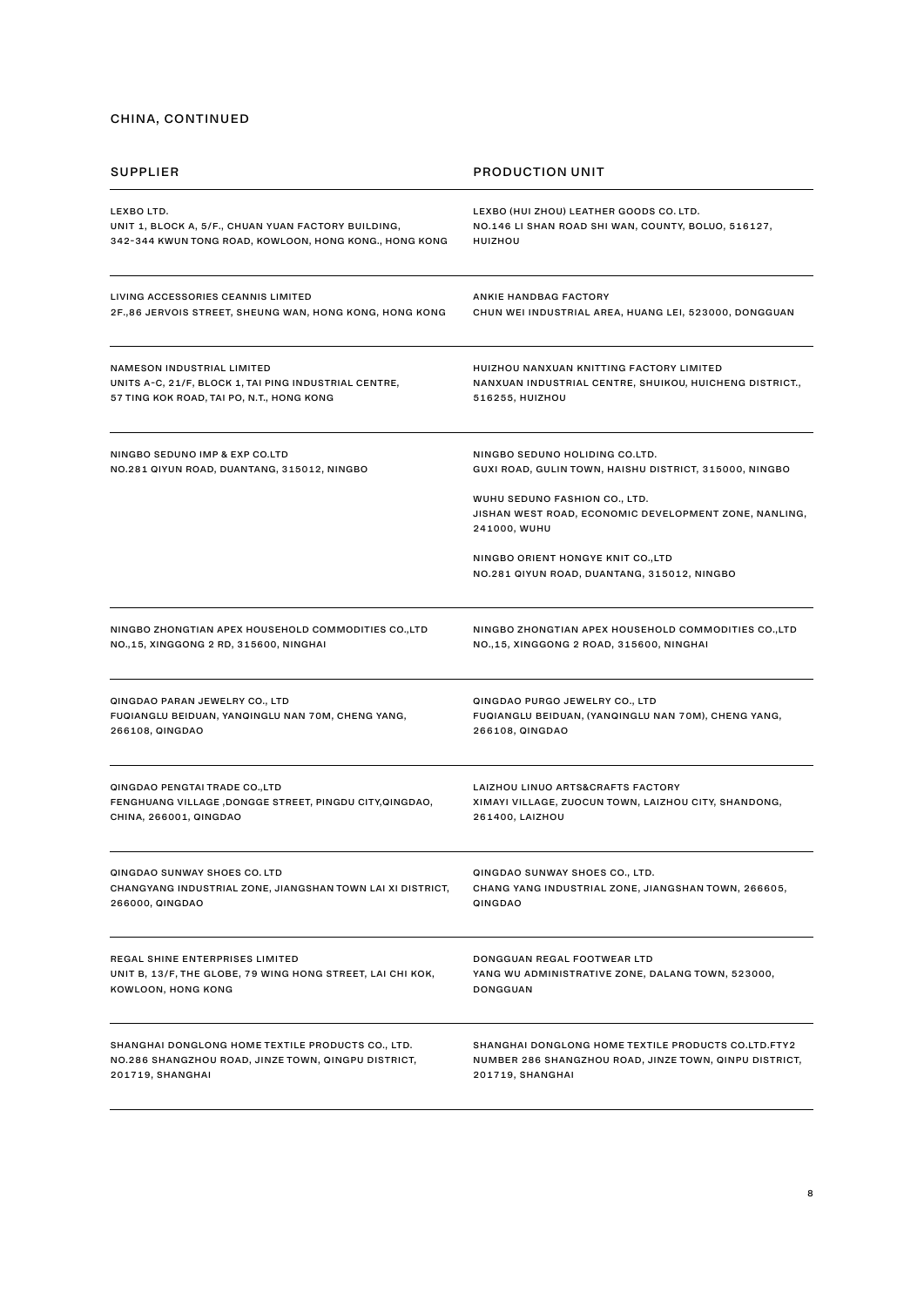| SUPPLIER                                                                                                         | <b>PRODUCTION UNIT</b>                                                                                                                                                      |
|------------------------------------------------------------------------------------------------------------------|-----------------------------------------------------------------------------------------------------------------------------------------------------------------------------|
| SHANGHAI H&G INTERNATIONAL TRADE CO.,LTD<br>ROOM 1906, B BUILDING, NO.1518, MIN SHENG ROAD., 200135,<br>SHANGHAI | ZHANG JIA GANG JIN YI KNIT AND ACCESSORIES CO.,LTD<br>XISHENNAN ROAD, FENGHUANG TOWN, 215614, ZHANGJIAGANG                                                                  |
| SHANGHAI JINGQINGRONG GARMENT CO., LTD.                                                                          | SHANGHAI JINGRONG SCIENCE & TECHNOLOGY CO., LTD.                                                                                                                            |
| NO.299 YISONG ROAD, FENGXIAN DISTRICT, 201401, SHANGHAI                                                          | NO.299 YISONG ROAD, FENGXIAN DISTRICT, 201401, SHANGHAI                                                                                                                     |
| SHANGHAI LYHAN CRAFT&GIFT CO.,LTD                                                                                | YANGZHOU ORIENTOP METALWARE CO., LTD                                                                                                                                        |
| NO. 272, LANE 1589, JUFENG ROAD, PUDONG NEW AREA, 201208,                                                        | ANYI INDUSTRIAL ZONE, SUZHONG NORTH ROAD, 225800,                                                                                                                           |
| <b>SHANGHAI</b>                                                                                                  | <b>BAOYING</b>                                                                                                                                                              |
| SHANGHAI STYLE FASHION ACCESSORIES CO.,LTD.<br>ROOM 907 TIANSHAN PLAZA, NO.38 TIANSHAN ROAD, 200336,<br>SHANGHAI | RUDONG KNITIT FASHION ACCESSORIES CO., LTD<br>HUANGHE ROAD, 220600, NANTONG                                                                                                 |
| SHENGZHOU JIALAN GARMENTS & APPAREL CO.,LTD                                                                      | SHENGZHOU JIA LAN APPAREL & GARMENTS CO., LTD.                                                                                                                              |
| NO 28, HUAFA EAST ROAD, SHENGZHOU ECONOMID                                                                       | NO 28, HUAFA EAST ROAD, SHENGZHOU ECONOMIC                                                                                                                                  |
| DEVELOPMENT ZONE, 312400, SHENGZHOU                                                                              | DEVELOPMENT, ZONE, 312400, SHENGZHOU                                                                                                                                        |
| SHINGRAND HATS MANUFACTURER CO LTD                                                                               | SHINGRAND HATS MANUFACTURER CO LTD                                                                                                                                          |
| NO.13, ZHOINGXING ROAD, ZHEJIANG EAST ECONOMIC                                                                   | NO.13, ZHOINGXING ROAD, ZHEJIANG EAST ECONOMIC                                                                                                                              |
| DEVELOPMENT, ZONE (WESTERN DISTRICT), 315403, YUYAO                                                              | DEVELOPMENT, ZONE (WESTERN DISTRICT), 315403, YUYAO                                                                                                                         |
| <b>SKY COSMOS LIMITED</b><br>NO.27-16, SEC. 1, XIANGSHANG RD., WEST DIST., 403, TAICHUNG                         | XU TAI SPORTS BAGS CO., LTD<br>XIANGFU ROAD XINCHENG INDUSTRIA, AREA KENGKOU VILLAGE<br>LIAOBU TOWN, 520520, DONGGUAN                                                       |
| SUNNY CORPORATION (HK) LTD.<br>ROOM 502, BANK OF AMERICA TOWER, NO. 12 HARCOURT ROAD,<br>CENTRAL, HONG KONG      | <b>F&amp;S ACCESSORIES CO., LTD.</b><br>RM 401, 4 FLOOR, 2ND BUILDING, NO 66, NAN WU STREET,<br>QIAO DONG RD, DONG JIANG VILLAGE, QIAO TOU COUNTY,<br>523539, DONGGUAN CITY |
| SURI FASHION LIMITED                                                                                             | ZHEJIANG HUALI FASHION CO., LTD                                                                                                                                             |
| UNIT D, 16/F, ONE CAPITAL PLACE, 18 LAURD ROAD WAN CHAI,                                                         | NO. 56-8, BEISHA EAST RD, DONGHU STREET, YUHANG DISTRICT,                                                                                                                   |
| HONG KONG, 999999, HONG KONG                                                                                     | 311100, HANGZHOU                                                                                                                                                            |
| SUZHOU MARCONI GARMENT FACTORY CO.,LTD.                                                                          | SUZHOU MARCONI GARMENT CO.,LTD                                                                                                                                              |
| BUILDING 2-1, 2601 TIANEDANG ROAD, WUZHONG DISTRICT,                                                             | ECONOMY DEVELOPMENT ZONE, WUZHONG DISTRICT SUZHOU                                                                                                                           |
| 215103, SU ZHOU                                                                                                  | CIT, 215128, SU ZHOU                                                                                                                                                        |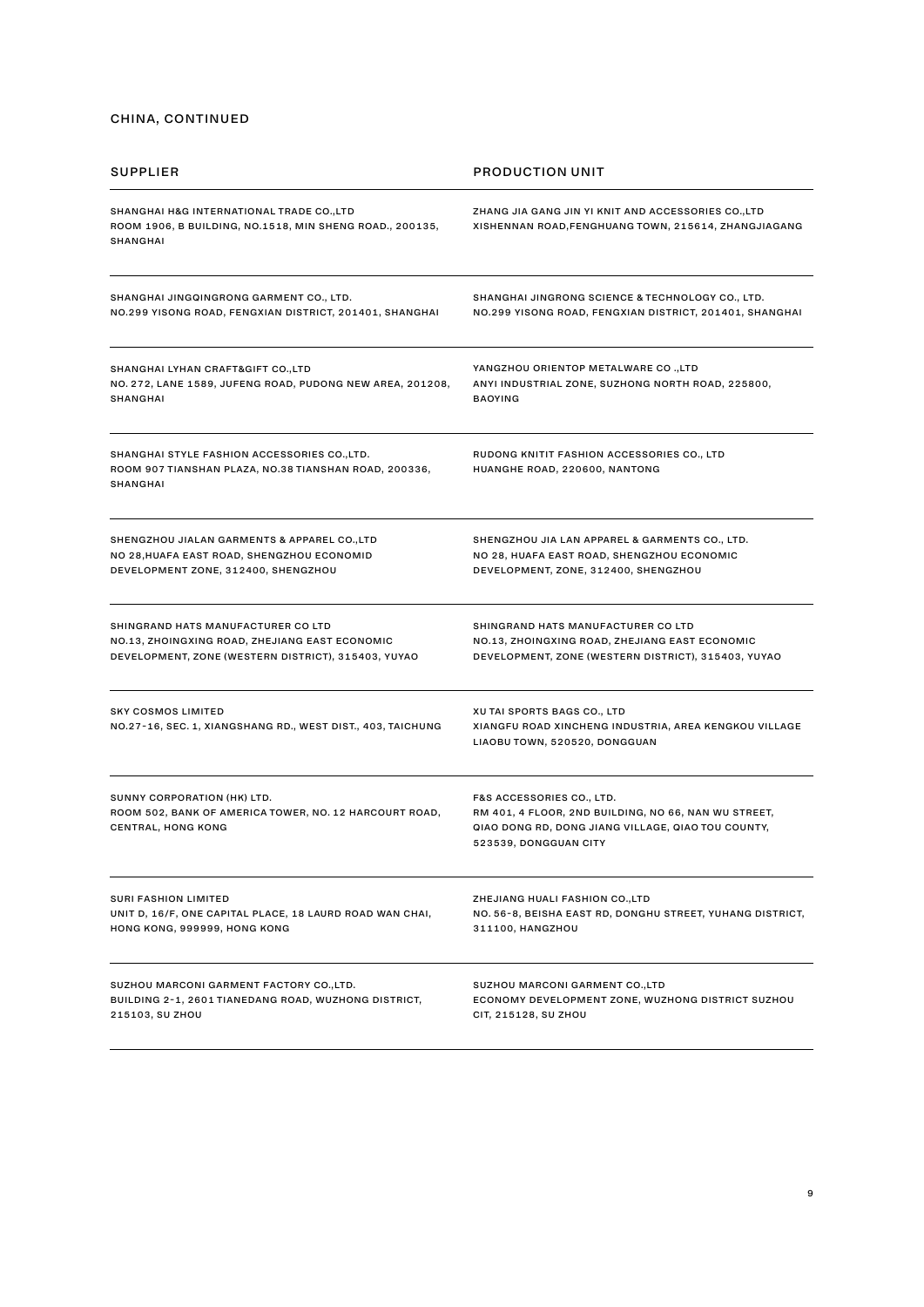| SUPPLIER                                                                                                                         | <b>PRODUCTION UNIT</b>                                                                                       |
|----------------------------------------------------------------------------------------------------------------------------------|--------------------------------------------------------------------------------------------------------------|
| SUZHOU WANLI KNITTING CO., LTD<br>DU VILLAGE, LINHU TOWN, WUZHONG DISTRICT, 215106, SUZHOU                                       | SUZHOU WANLI KNITTING CO., LTD. NO. 1 OWN FTY<br>DUCUN DEVELOPMENT ZONE, WUZHONG DISTRICT, 215106,<br>SUZHOU |
|                                                                                                                                  | SHANGDONG JUYE WANLI SWEATER FTY<br>WANFENG TOWN, JUYE COUNTY, 274000, HEZE                                  |
| TONGLU FORTUNE IMP&EXP CO., LTD.<br>NO.128 XIANGHE ROAD, HENGCUN TOWN, TONGLU COUNTY,<br>ZHEJIANG, 311502, HANGZHOU              | TONGLU JINLI KNITWEAR FACTORY<br>FANGPU INDUSTRIAL, TONGLU, 311502, HANGZHOU                                 |
| TONGYI ACCESSORIES CO., LTD                                                                                                      | TONG YI ACCESSORIES FACTORY                                                                                  |
| NO.18, 4TH QIANJIN RD, NO.3 INDU.PARK, TANZHOU TOWN,                                                                             | NO.18,4TH QIANJING RD, NO,3 IND PARK, TANZHOU TOWN,                                                          |
| 528467, ZHONGSHAN                                                                                                                | 528467, Z HONGSHAN                                                                                           |
| WENLING MINGSHI HATS CO., LTD                                                                                                    | WENLING MINGSHI HATS CO., LTD                                                                                |
| NIWU VILLAGE, RUOHENG TOWN, 317508, WENLING                                                                                      | NIWU VILLAGE, RUOHENG TOWN, 317508, WENLING                                                                  |
| WENZHOU SUNRISE INDUSTRIAL AND TRADING CO., LTD.                                                                                 | WENZHOU SUNRISE INDUSTRIAL AND TRADING CO., LTD.                                                             |
| 1-2/F, BLD1, QIANGQIANG GROUP, SHANGHUI INDUSTRIAL ZONE,                                                                         | 1-2/F, BLD1, QIANGQIANG GROUP, SHANGHUI INDUSTRIAL ZONE,                                                     |
| LOUQIAO, STREET OUHAI DISTRICT, 325000, WENZHOU                                                                                  | LOUQIAO, STREET OUHAI DISTRICT, 325000, WENZHOU                                                              |
| WUJIANG JIMEISHENG KNITTING FACTORY                                                                                              | <b>JIMEISHENG GARMENTS</b>                                                                                   |
| BUILDING C, SHENGNAN ROAD NO.788, SHENGZE TOWN, WU                                                                               | BUILDING C, SHENGNAN ROAD NO.788, SHENGZE TOWN, 215226,                                                      |
| JIANG DISTRICT, 215228, SUZHOU                                                                                                   | <b>WU JIANG</b>                                                                                              |
| WUXI MINGJING SILK KNITTING CO.LTD.                                                                                              | WUXI MINGJING SILK KNITTING CO., LTD.                                                                        |
| EAST ZHONGXING ROAD, LUOSHE TOWNSHIP, 214187, WUXI                                                                               | EAST ZHONGXING ROAD, LUOSHE TOWNSHIP, 214187, WUXI                                                           |
| YUEXIN (WUXI) APPAREL & ACCESSORIES CO,. LTD                                                                                     | WUXI YUEXIN LEATHER PRODUCTS CO., LTD.                                                                       |
| 5 TAIYUN ROAD,BINGHU ECONOMIC &, TECHNOLOGICAL                                                                                   | NO.5 TAIYUN ROAD, BINGHU ECONOMIC & TECHNOLOGICAL,                                                           |
| DEVELOPMENT Z, 214000, WUXI                                                                                                      | DEVELOPMENT ZONE, 214131, WUXI                                                                               |
| ZHANGJIAGANG MEIRUYI CAPS CO.,LTD.                                                                                               | ZHANGJIAGANG MEIRUYI CAPS CO.,LTD.                                                                           |
| EUROPE INDUSTRY PARK, 215618, ZHANGJIAGANG                                                                                       | EUROPE INDUSTRY PARK, 215618, ZHANGJIAGANG                                                                   |
| ZHEJIANG BANGJIE DIGITAL KNITTING CO., LTD<br>NO.399, SUHE ROAD, SUXI TOWN, YIWU CITY, ZHEJIANG<br><b>PROVINCE, 322009, YIWU</b> | ZHEJIANG BANGJIE DIGITAL KNITTING CO., LTD<br>SOUTH SECTION SUXI, YIWU, 233000, YIWU                         |
| ZHEJIANG KAIJIA CRAFTS CO LTD                                                                                                    | ZHEJIANG KAIJIA CRAFTS CO., LTD                                                                              |
| GANPENG VILLAGE, SONGMEN TOWN, 317511, WENLING                                                                                   | GANPENG VILLAGE SONGMEN TOWN, 317511, WENLING                                                                |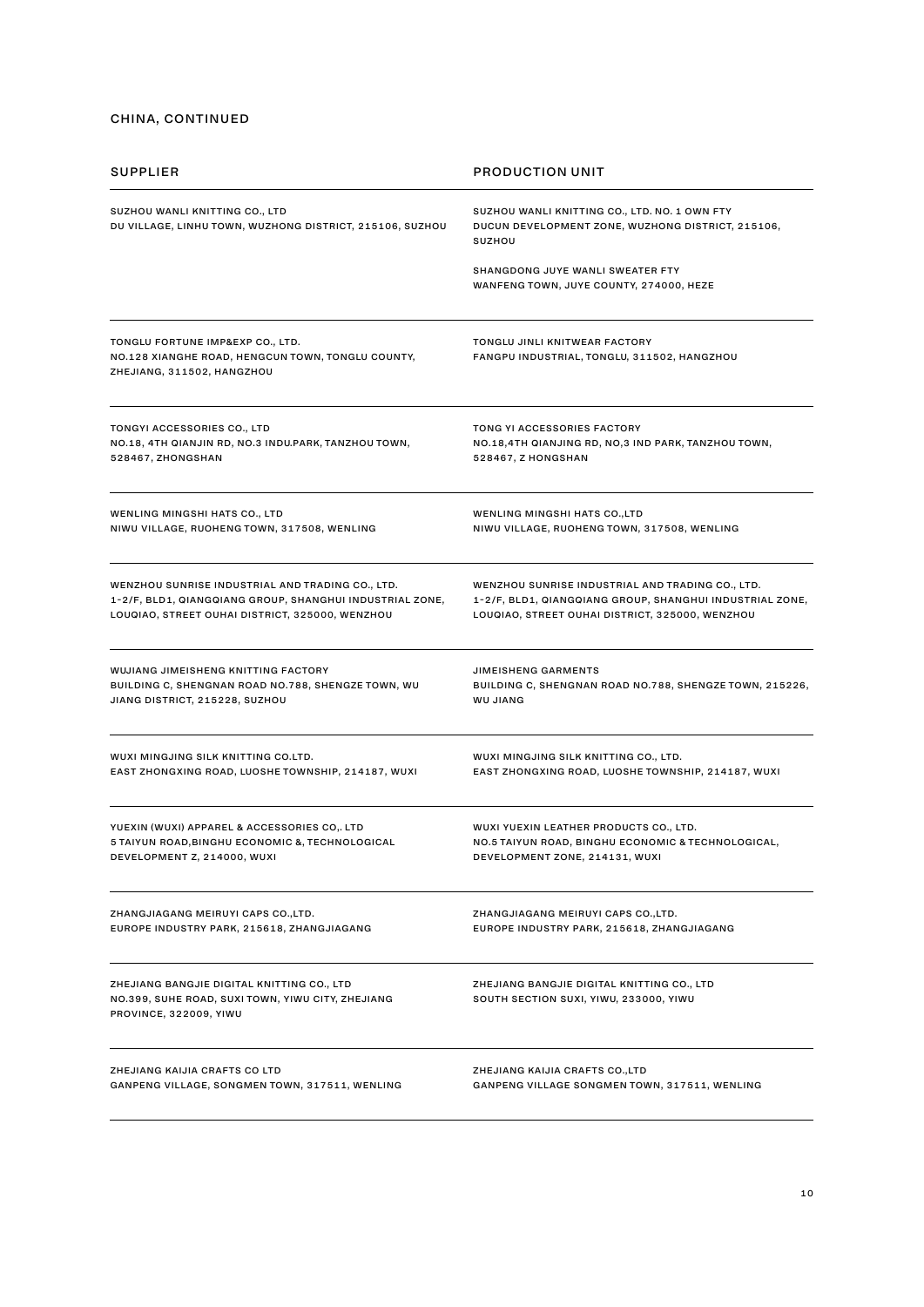# <span id="page-10-0"></span>arket suppliers 2020 Czech Republic

SUPPLIER **PRODUCTION UNIT** 

Drevotvar druzstvo SLEZSKA, 535, JABLONNE NAD ORLICI, 561 64, JABLONNE NAD ORLICI

Drevotvar druzstvo SLEZSKA, 535, JABLONNE NAD ORLICI, 561 64, JABLONNE NAD ORLICI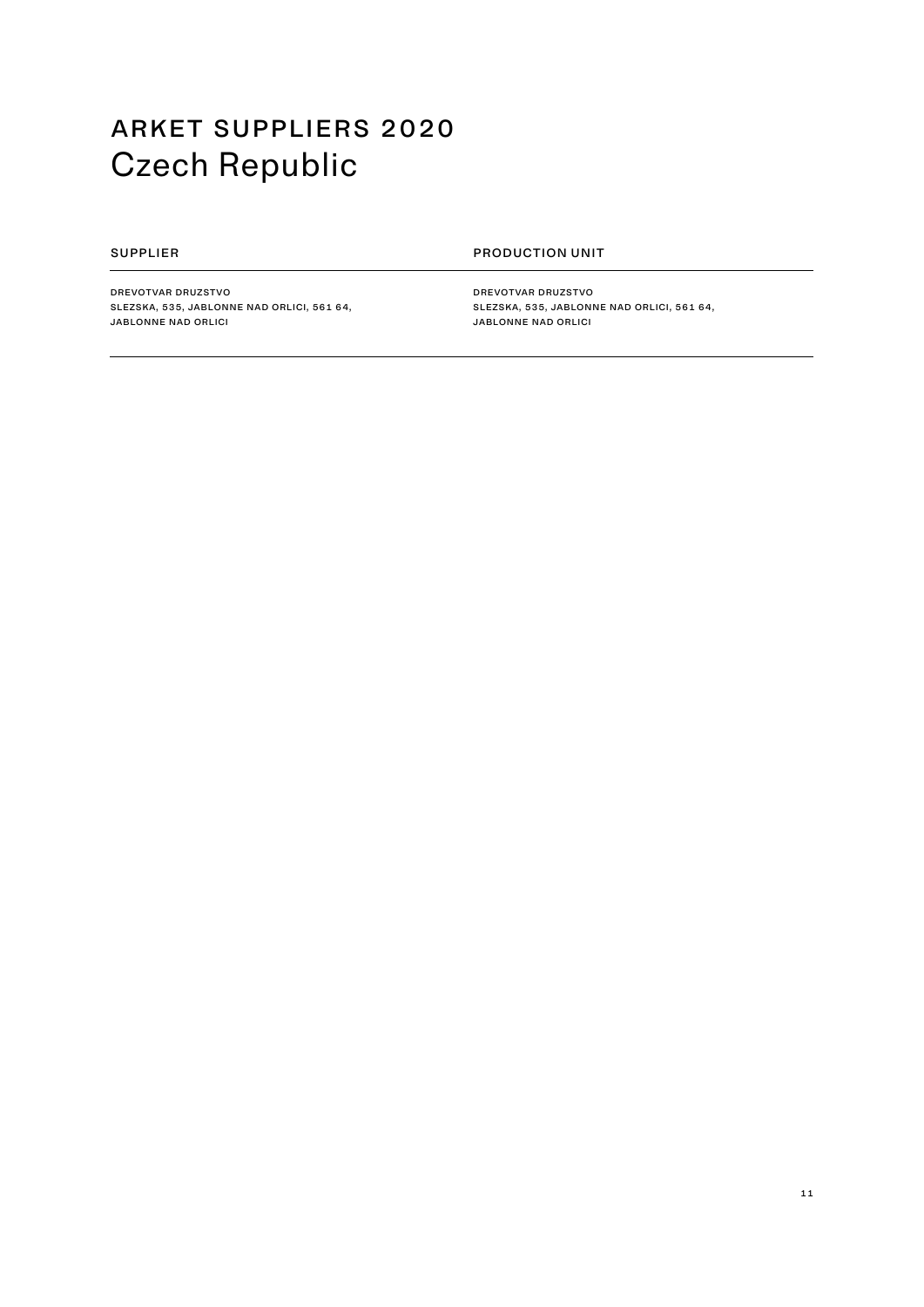## <span id="page-11-0"></span>arket suppliers 2020 France

MANUFACTURE FRANCAISE DE BOUGIES SARL

supplier production unit

6 AVENUE FRESNEL, 13470, CARNOUX EN PROVENCE

MANUFACTURE FRANCAISE DE BOUGIES SARL 6 AVENUE FRESNEL, 13470, CARNOUX EN PROVENCE

SAS Arthes

PARC INDUSTRIEL DES BOIS DE GRASSE, BP 91006, 06131, GRASSE

Groupe-Arthes PARC INDUSTRIEL DES BOIS DE GRASSE, BP 91006, 06131, GRASSE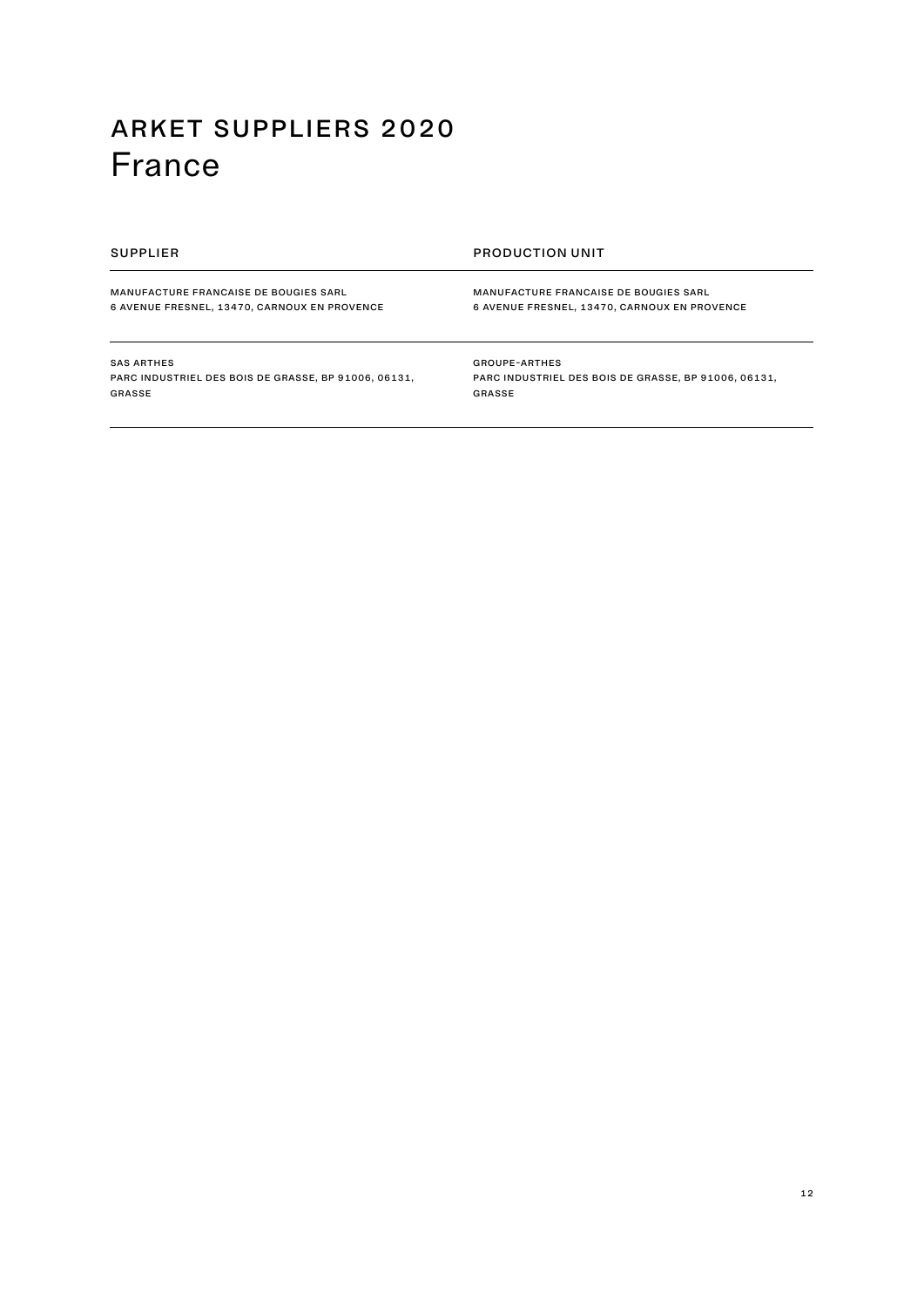# <span id="page-12-0"></span>arket suppliers 2020 Germany

### SUPPLIER PRODUCTION UNIT

PAPER DESIGN GMBH TABLETOP AN DER HEINZEBANK, NO:15, WOLKENSTEIN/HILMERSDORF, 09429, WOLKENSTEIN/HILMERSDORF

Paper Design GmbH Tabletop AN DER HEINZEBANK, NO:15, WOLKENSTEIN/HILMERSDORF, 09429, WOLKENSTEIN/HILMERSDORF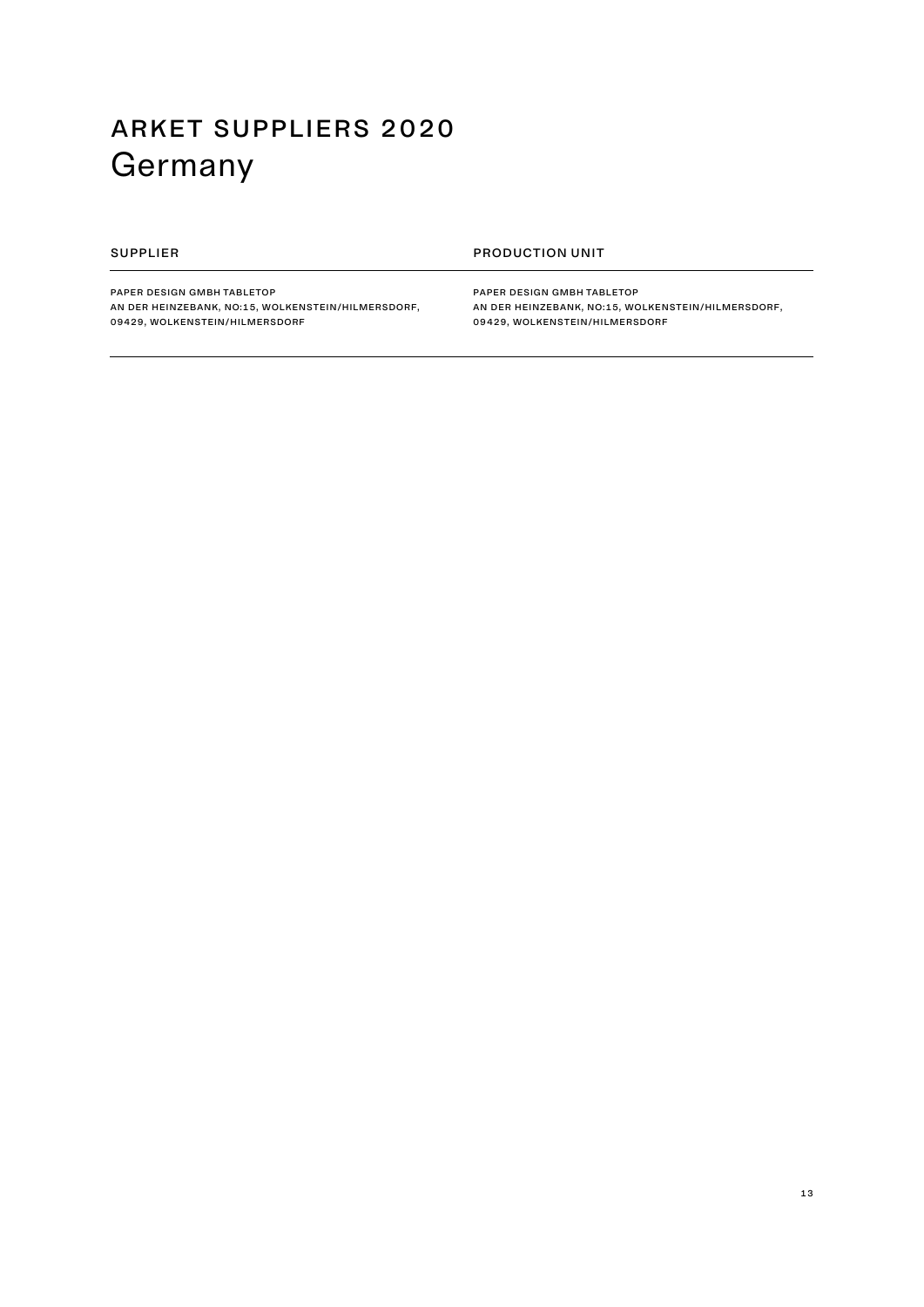## <span id="page-13-0"></span>arket suppliers 2020 India

| SUPPLIER                                                                                                                        | <b>PRODUCTION UNIT</b>                                                                                                                                                                                                                 |
|---------------------------------------------------------------------------------------------------------------------------------|----------------------------------------------------------------------------------------------------------------------------------------------------------------------------------------------------------------------------------------|
| CTA APPARELS PVT LTD<br>D-235, SECTOR -63, 201309, NOIDA                                                                        | CTA APPARELS (UNIT C-32)<br>C-32, SECTOR-58, PHASE III, 201307, NOIDA                                                                                                                                                                  |
| <b>DEREWALA INDUSTRIES LIMITED</b><br>E 72-73, EPIP ZONE, SITAPURA INDUSTRIAL AREA, TONK ROAD,<br>JAIPUR -INDIA, 302022, JAIPUR | DEREWALA JEWELLERY INDUSTRIES LTD<br>E 32/33, EPIP, SITAPURA INDUSTRIAL AREA, TONK ROAD, 302022,<br><b>JAIPUR</b>                                                                                                                      |
| INDIAN DESIGNS EXPORTS PVT LTD<br>NO. 106/138, NAGAWARA MAIN ROAD, 560045, BANGALORE                                            | <b>INDIAN DESIGNS - UNIT NJK ENTERPRISES</b><br>106/138, NAGAVARA VILLAGE, MAIN ROAD, KASABA HOBLI,<br>560045, BANGALORE                                                                                                               |
| K.H. EXPORTS INDIA PRIVATE LIMITED<br>K.H. CENTRE, 15/2, COLLEGE ROAD, NUNGAMBAKKAM, 600006,<br><b>CHENNAI</b>                  | K H EXPORTS INDIA PVT. LTD (FOOTWEAR)<br>10/8, BYE PASS ROAD, RANIPET., TAMIL NADU, 632401, CHENNAI<br>KH EXPORTS INDIA PVT. LTD. - GLOVES<br>142/1, CHENNAI KRISHNAGIRI, NATIONAL HIGHWAY (TRUNK<br>ROAD), PERUMUGAI, 632009, VELLORE |
| <b>RAJ OVERSEAS</b><br>PLOT NO 81 & 149-154, SECTOR 25, HUDA INDUSTRIAL ESTATE,<br>132103, PANIPAT                              | RAJ OVERSEAS (UNIT 149-154)<br>PLOT NO 81 & 149-154, HUDA SECTOR 25, 132103, PANIPAT<br><b>RAJ OVERSEAS UNIT-1</b><br>PLOT#11-12, SECTOR-25, PART I, HUDA, 132103, PANIPAT                                                             |
| SEET KAMAL INTERNATIONAL<br>SEET KAMAL INTERNATIONAL, 3 A, KAMANI ROAD, JHOTWARA<br>INDL AREA, 302010, JAIPUR                   | SEET KAMAL INTERNATIONAL (UNIT 2)<br>4C, KAMANI ROAD, JHOTWARA INDUSTRIAL AREA, 302012, JAIPUR<br>SEET KAMAL INTERNATIONAL<br>SEET KAMAL INTERNATIONAL, 3 A, KAMANI ROAD, JHOTWARA<br>INDL AREA, 302010, JAIPUR                        |
| VISION EXPORTS<br>KOHINOOR ESTATE, VEERPUR, INDUSTRIAL AREA, NH24 BYPASS,<br>244001, MORADABAD                                  | <b>VISION EXPORTS</b><br>KOHINOOR ESTATE, VEERPUR, INDUSTRIAL AREA, NH24 BYPASS,<br>244001, MORADABAD                                                                                                                                  |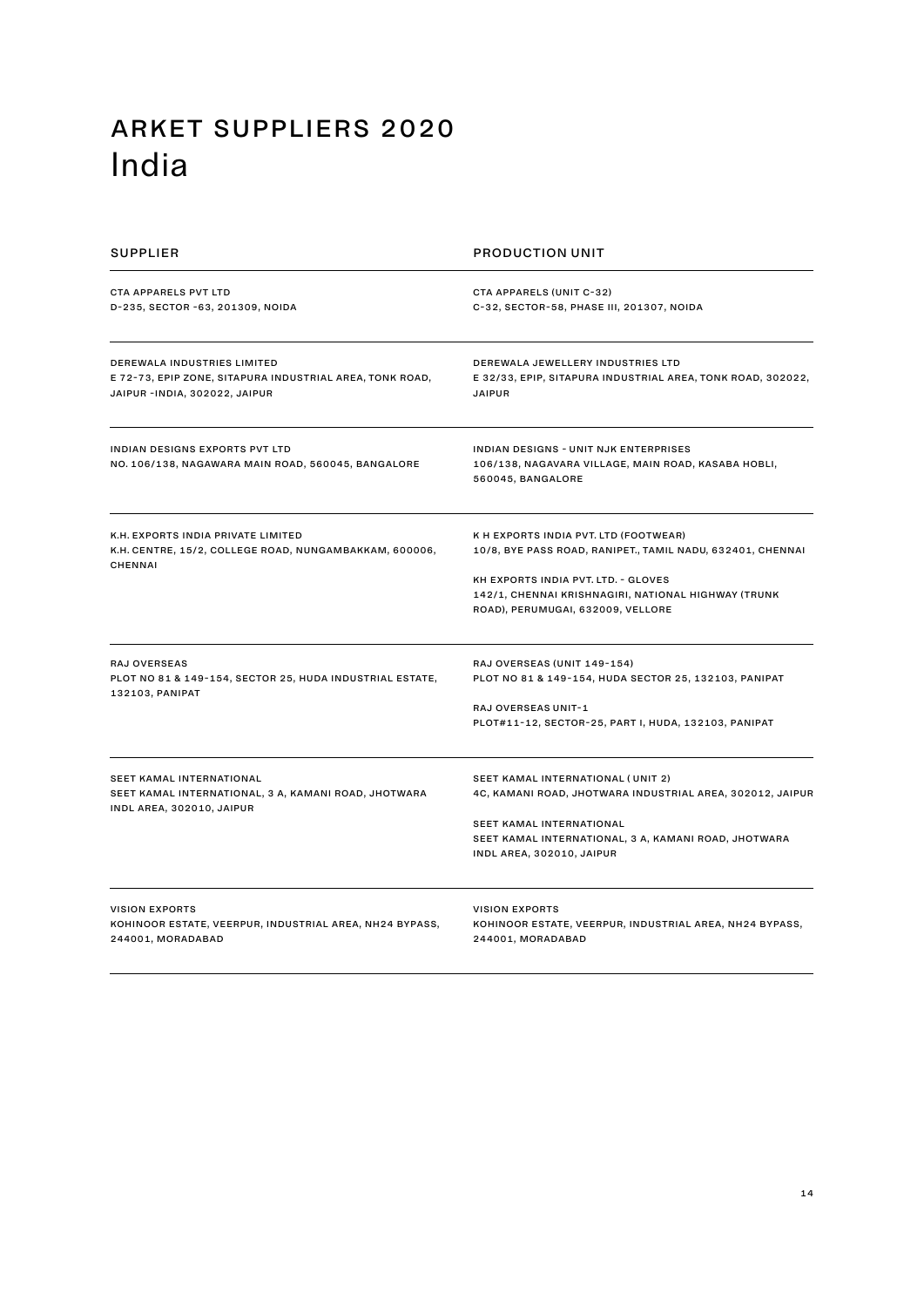## <span id="page-14-0"></span>arket suppliers 2020 Indonesia

### supplier production unit

PT. Sansan Saudaratex Jaya JL.CIBALIGO NO.33 CIMAHI, 40535, CIMAHI

PT. Sansan Saudaratex Jaya (unit 1) JL.CIBALIGO NO.33 CIMAHI, 40535, CIMAHI

VISIONLAND CO LTD 4FL., SHINIL BLDG., 131, TOEGYE-RO, JUNG-GU, 04537, SEOUL PT. Visionland Global Apparel BLOK TETELAR SAGANDU, DESA, TEGALAREN KECAMATAN LIGUNG, KABUPATEN MAJALENGKA, 45456, MAJALENGKA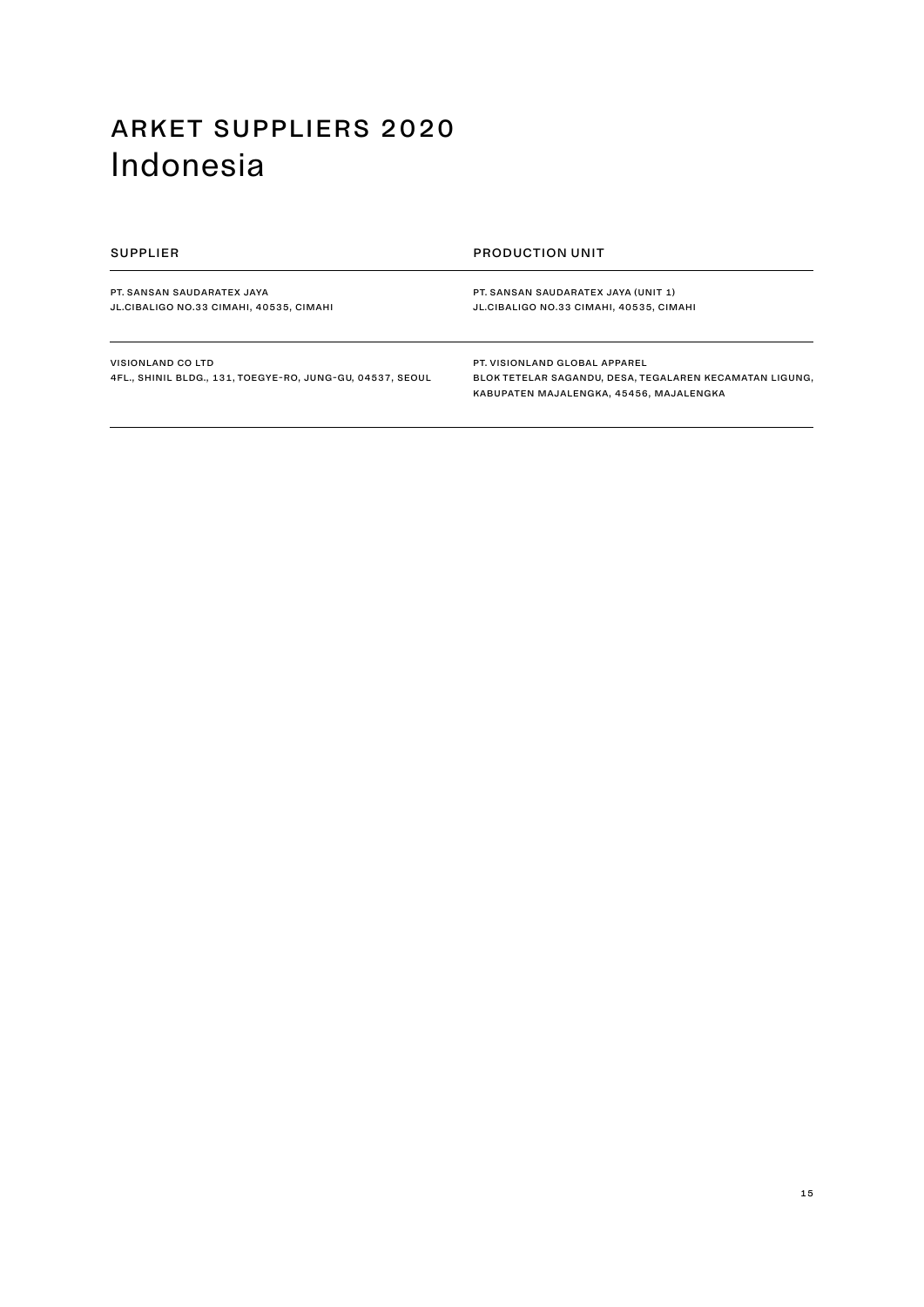# <span id="page-15-0"></span>arket suppliers 2020 Italy

| <b>SUPPLIER</b>                                   | <b>PRODUCTION UNIT</b>                                   |
|---------------------------------------------------|----------------------------------------------------------|
| <b>BORGOMARINO SRL</b>                            | <b>BORGOMARINO SRL</b>                                   |
| TRAVERSA VIA ETIOPIA, N. 1-6, 65015, MONTESILVANO | TRAVERSA VIA ETIOPIA, N. 1-6, 65015, MONTESILVANO        |
| CALZIFICIO ILARY S.R.L.                           | <b>CALZIFICIO ILARY SRL</b>                              |
| VIA DELL INDUSTRIA, NO:6, 25010, VISANO           | VIA DON ZANETTI, 12/14, 25010, VISANO                    |
| <b>EFFEMME SRL</b>                                | <b>EFFEMME SRL</b>                                       |
| CONTRADA CAMPIGLIONE, 20, 63900, FERMO            | CONTRADA CAMPIGLIONE, 20, 63900, FERMO                   |
| <b>MANIFATTURA BIG SRL</b>                        | <b>FARTEX S.R.L</b>                                      |
| VIA LOMBARDIA, 72, 59015, COMEANA                 | VIA LA CARTEAIA NO:3, 59021, VAIANO                      |
|                                                   | RA-CA SNC TAGLIARURA DI RAONI SONIA                      |
|                                                   | VIA TRAVERSA DI VERGAIO STREET, NO:8 PRATO, 59100, PRATO |
| <b>MEDITERRANEO SRL</b>                           | <b>MEDITERRANEO SRL</b>                                  |
| VIA DELLE FABBRICCHE 2/3, 65015, MONTESILVANO     | VIA DELLE FABBRICCHE 2/3, 65015, MONTESILVANO            |
| MONICA SRL; CALZIFICIO                            | CONFEZIONE MONICA S.R.L.                                 |
| VIA GARIBALDI, 40, 25082, BOTTICINO               | VIA GARIBALDI, 40, 25082, BOTTICINO                      |
|                                                   | <b>CALZIFICIO BOSIO PIER ROSA</b>                        |
|                                                   | VIA M. KOLBE, 19 BORNATO DI CAZZAGO, 25010, S. MARTINO   |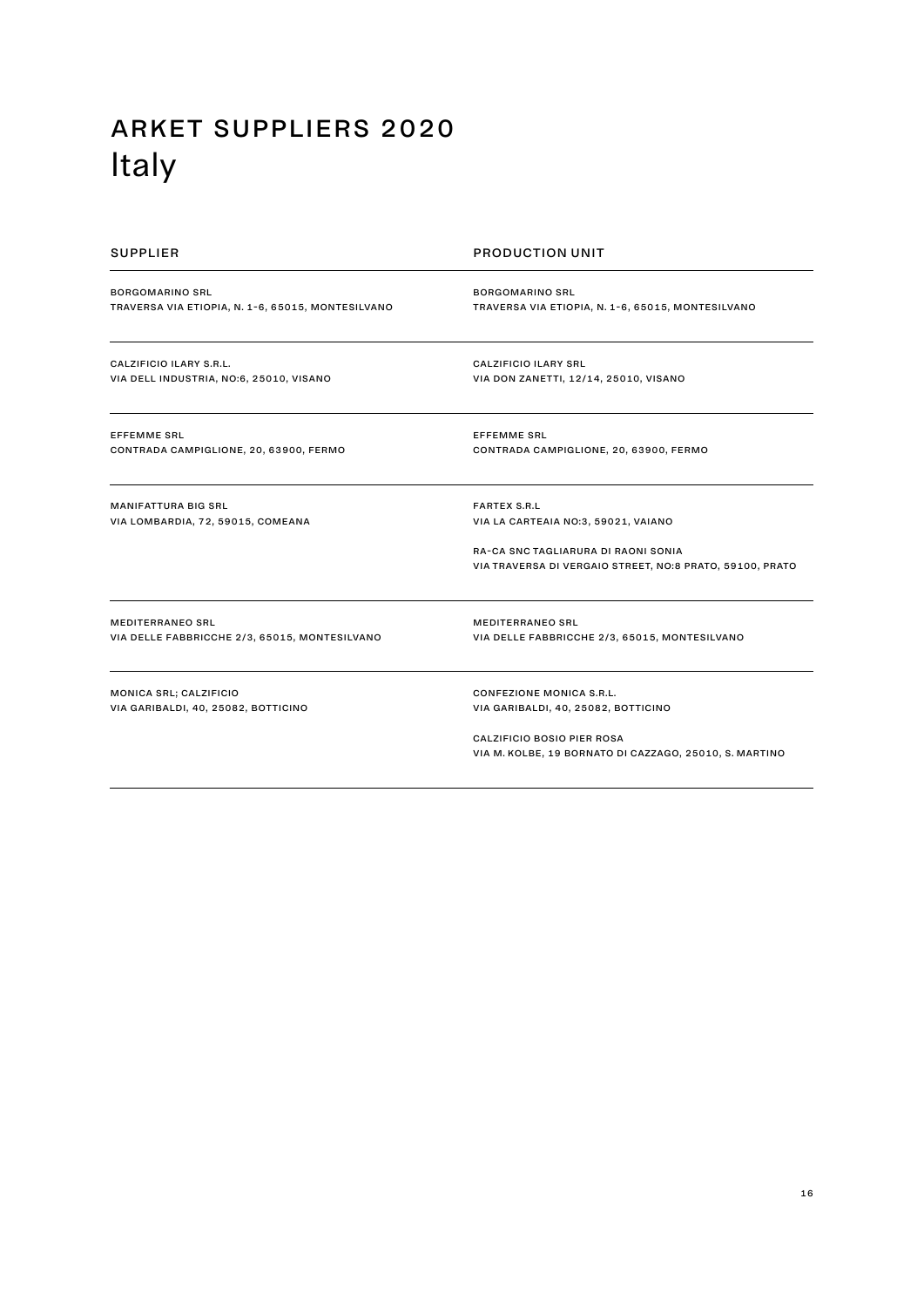## <span id="page-16-0"></span>arket suppliers 2020 Lithuania

### SUPPLIER PRODUCTION UNIT

BIGSO AB TALLGOLSGATAN 4, 382 36, NYBRO BIGSO UAB SODO G, 30A, SIAULIAI, 79159, SIAULIAI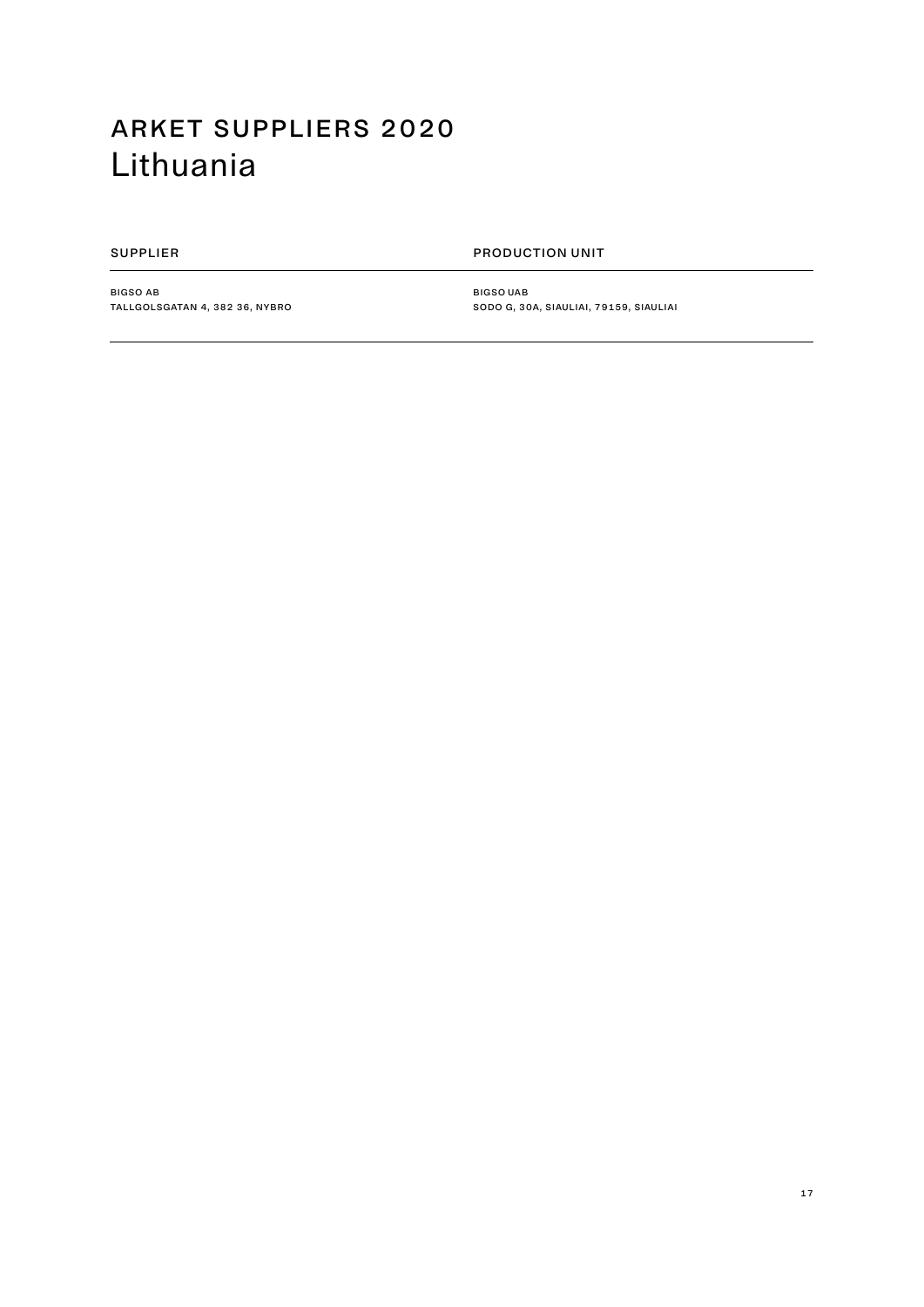# <span id="page-17-0"></span>arket suppliers 2020 Myanmar

WANHE GARMENT COMPANY LIMITED

PLOT NO.56,57,58 BLOCK NO., (630/HLE NGOKE CHAUNG), HLE NGOKE, CHAUNG VILLAGE GROUP,HMAWBI, TOWNSHIP YANGONG REGION MYANMAR, 0, YANGON

### SUPPLIER **PRODUCTION UNIT**

WANHE GARMENT COMPANY LIMITED PLOT NO.56,57,58 BLOCK NO., (630/HLE NGOKE CHAUNG), HLE NGOKE, CHAUNG VILLAGE GROUP,HMAWBI, TOWNSHIP YANGONG REGION MYANMAR, 0, YANGON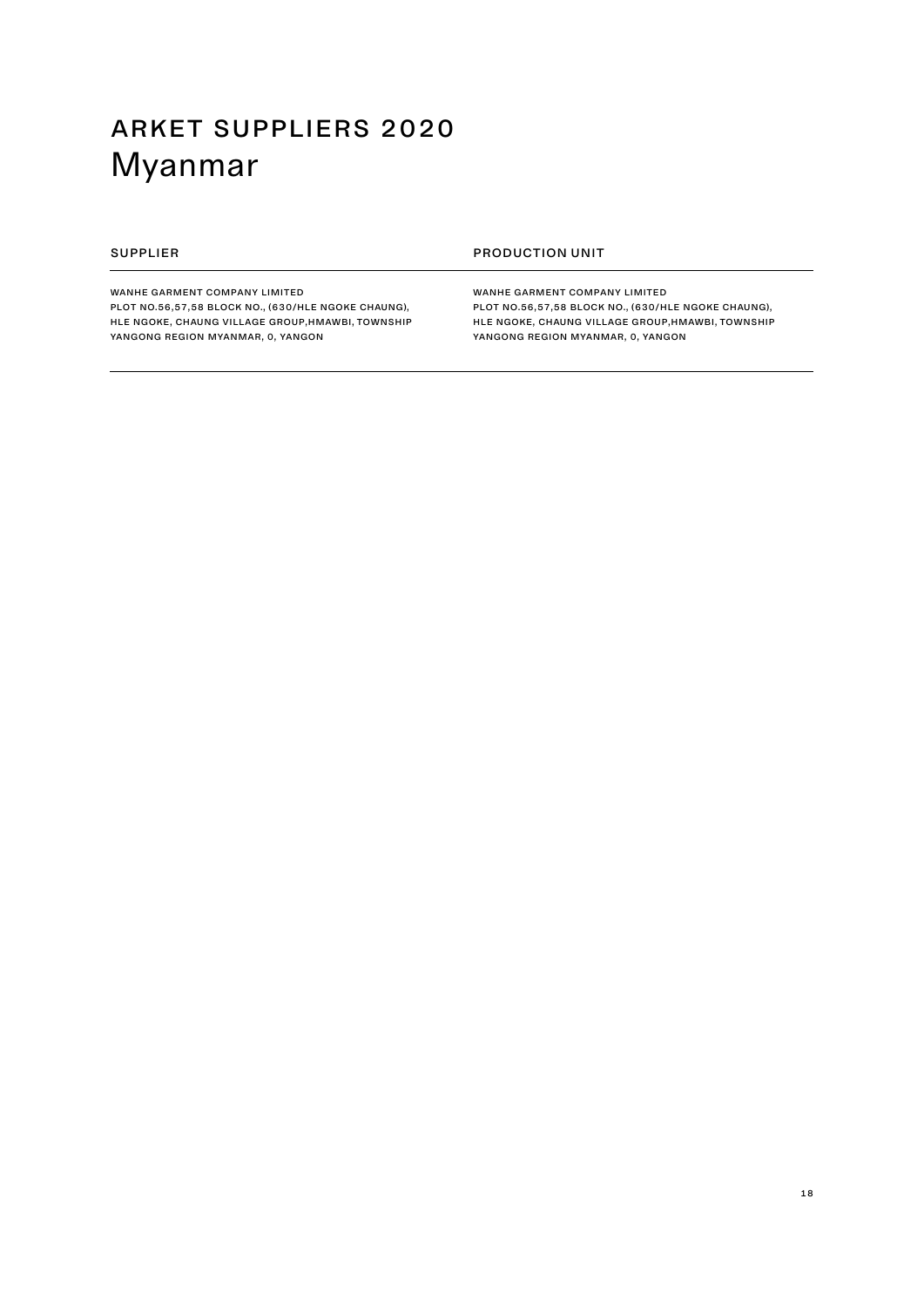## <span id="page-18-0"></span>arket suppliers 2020 Pakistan

### SUPPLIER **PRODUCTION UNIT**

Artistic Fabric and Garment Industries (Pvt) Limited 39/A BLOCK-6, P.E.C.H.S SHAHRA.E.FAISAL, 75400, KARACHI Artistic Garment Industries - Unit II PLOT # 53,54,71 & 72, SECTOR 28, KORANGI INDUSTRIAL AREA, 74900, KARACHI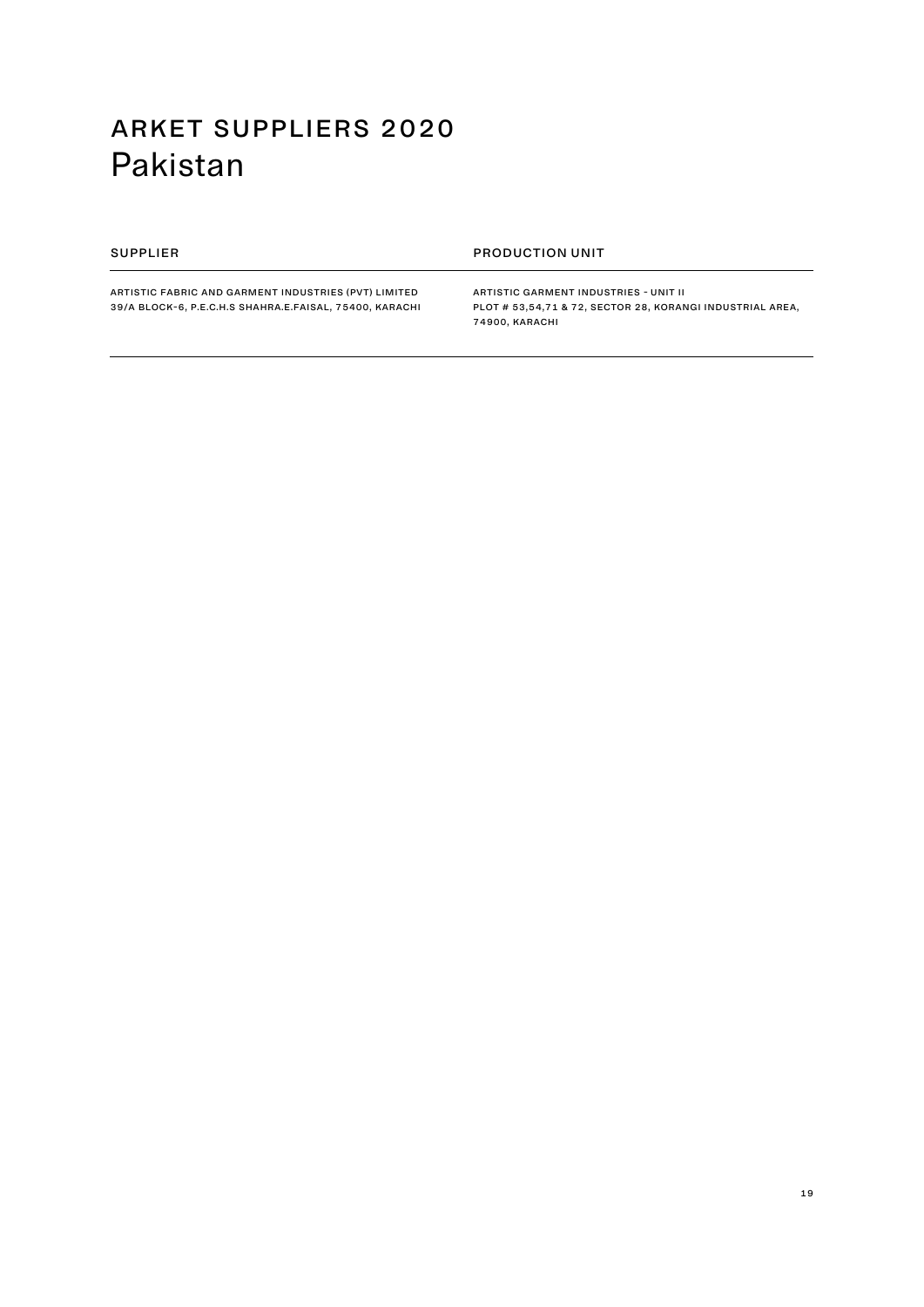## <span id="page-19-0"></span>arket suppliers 2020 Poland

### SUPPLIER PRODUCTION UNIT

HUTA SZKLA GOSPODARCZEGO TADEUSZ WRZESNIAK SP.ZO.O. LADNA 30A, 33-156, SKRZYSZOW

Huta Szkla Gospodarczego Tadeusz Wrzesniak LADNA, 30A, SKRZYSZOW, 33-156, SKRZYSZOW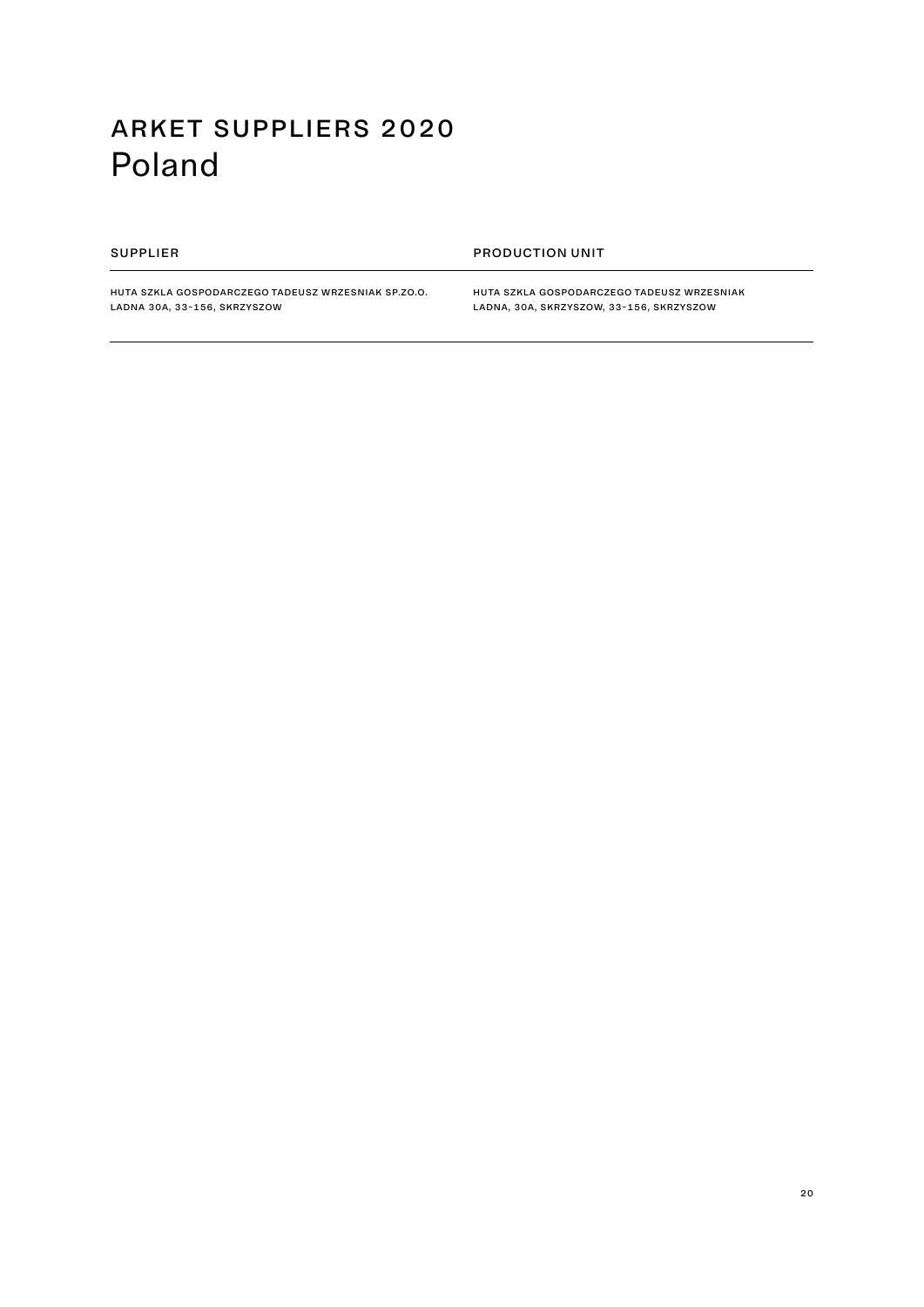# <span id="page-20-0"></span>arket suppliers 2020 Portugal

| <b>SUPPLIER</b>                                                              | <b>PRODUCTION UNIT</b>                                                                                                                            |
|------------------------------------------------------------------------------|---------------------------------------------------------------------------------------------------------------------------------------------------|
| ARFAI CERAMICS, LDA                                                          | ARFAI INDUSTRIA DE FAIANCAS LDA                                                                                                                   |
| RUA DO DEPOSITO DE AGUA, TOJEIRA, 2460-619, ALJUBARROTA                      | RUA DO DEPOSITO DE AGUA, TOJEIRA, 2460-619, ALJUBARROTA                                                                                           |
| ASIAL-INDUSTRIA DE CALCADO, LDA                                              | ASIAL-INDUSTRIA DE CALCADO, LDA                                                                                                                   |
| LUGAR DA BOCA, AP 97, 4815-906, CALDAS DE VIZELA                             | LUGAR DA BOCA, AP 97, 4815-906, CALDAS DE VIZELA                                                                                                  |
| BE STITCH INDUSTRIA TEXTIL, LDA.                                             | BE STITCH INDUSTRIA TEXTIL, LDA.                                                                                                                  |
| RUA DA LIBERDADE, 4835-559 GONDAR, NO:359, 4815-169,                         | RUA DA LIBERDADE, 4835-559 GONDAR, NO:359, 4815-169,                                                                                              |
| <b>GUIMARAES</b>                                                             | <b>GUIMARAES</b>                                                                                                                                  |
| BECRI MALHAS E CONFECCOES SA                                                 | BECRI MALHAS E CONFECCOES SA                                                                                                                      |
| RUA DO PARQUE INDUSTRIAL, NO 60, ALVELOS, 4755-036,                          | RUA DO PARQUE INDUSTRIAL, NO 60, ALVELOS, 4755-036,                                                                                               |
| <b>BARCELOS</b>                                                              | <b>BARCELOS</b>                                                                                                                                   |
| CARITE CALCADOS, LDA                                                         | CARITE CALCADOS, LDA                                                                                                                              |
| NICOLAU COELHO, 2729, 4610-743, FELGUEIRAS                                   | NICOLAU COELHO, 2729, 4610-743, FELGUEIRAS                                                                                                        |
| JORGE GOMES & IRMAO; SA                                                      | <b>JORGE GOMES &amp; IRMAO; SA</b>                                                                                                                |
| RUA DA AZENHA N 91, TAMEL S.VERISSIMO, 4750-731,                             | RUA DA AZENHA N 91, TAMEL S.VERISSIMO, 4750-731,                                                                                                  |
| <b>BARCELOS</b>                                                              | <b>BARCELOS</b>                                                                                                                                   |
| MI CASA ES TU CASA - SOURCING & TRADING, LDA                                 | <b>MI CASA ES TU CASA - SOURCING &amp; TRADING, LDA</b>                                                                                           |
| LUGAR DO ARCO ESTRADA NACIONAL 105, FRACAO F, 4835-517,                      | LUGAR DO ARCO ESTRADA NACIONAL 105, FRACAO F, 4835-517,                                                                                           |
| <b>NESPEREIRA</b>                                                            | <b>NESPEREIRA</b>                                                                                                                                 |
| MOISES PINTO DE CARVALHO & FILHOS LDA                                        | MOISES PINTO DE CARVALHO & FILHOS LDA                                                                                                             |
| RUA DAS CASINHAS, NR 353 POMBEIRO, 4610-623, FELGUEIRAS                      | RUA DAS CASINHAS NR. 353, 4610-623, FELGUEIRAS                                                                                                    |
| RODIRO FABRICA DE CALCADO LDA                                                | RODIRO FABRICA DE CALCADO LDA.                                                                                                                    |
| TRAVESSA DO ASSENTO, 61, 4610-504, FELGUEIRAS                                | TRAVESSA DO ASSENTO, 61, 4610-891, FELGUEIRAS                                                                                                     |
| SONIX SA; MALHAS<br>RUA FILIPE BORGES, 163/1245 APT. 216, 4754-909, BARCELOS | TREBLA CONFECOES UNIPESSOAL LDA.<br>RUA DOS LIRIOS, N. 68, 4740-368, FAO<br><b>MALHAS SONIX SA</b><br>RUA FILIPA BORGES, 1245, 4754-909, BARCELOS |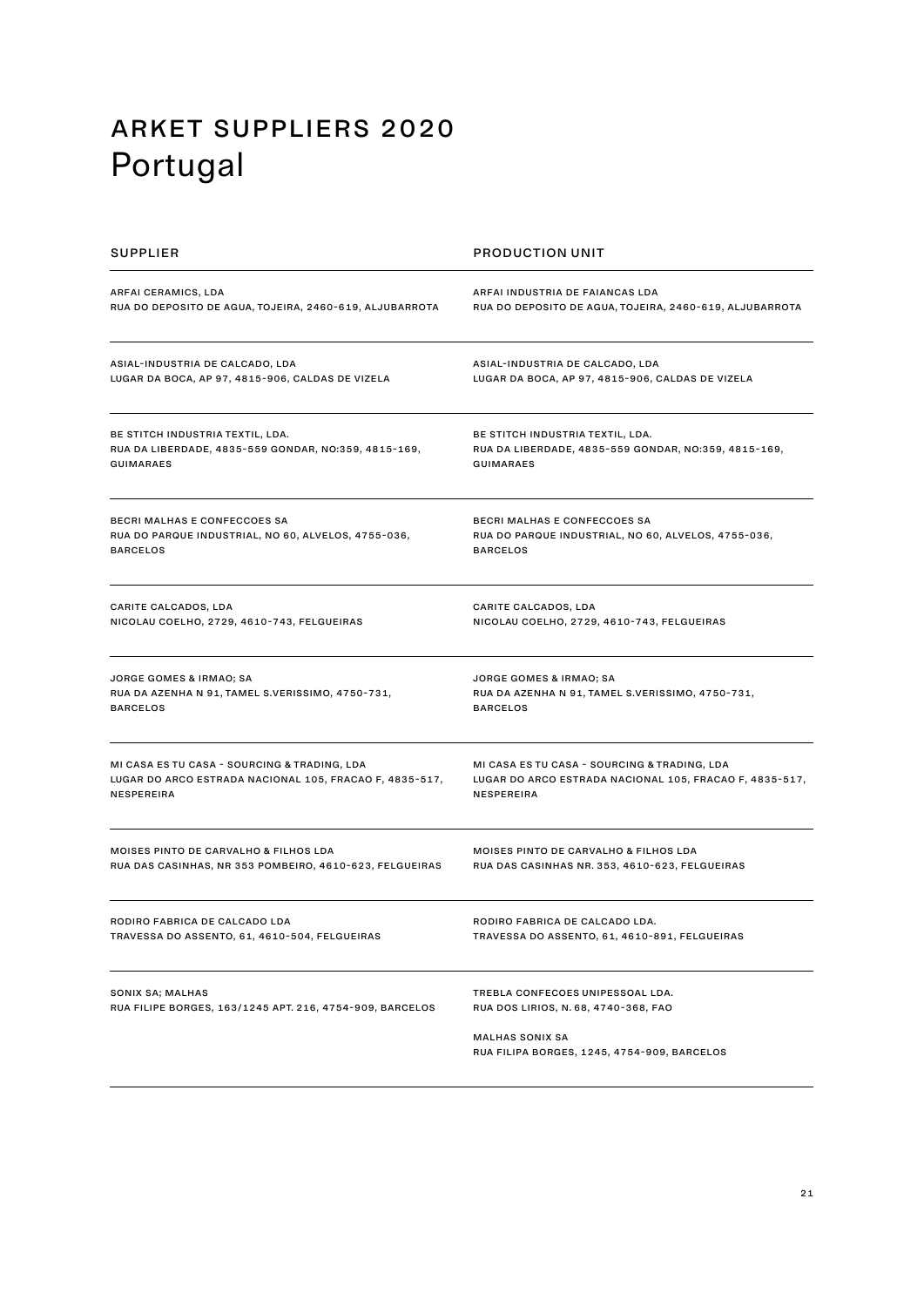### portugal, continued

| <b>SUPPLIER</b>                                           | <b>PRODUCTION UNIT</b>                                  |
|-----------------------------------------------------------|---------------------------------------------------------|
| TEXTEIS J. F. ALMEIDA, S.A.                               | TEXTEIS J. F. ALMEIDA, S.A.                             |
| AV. SILVARES, NO:39, MOREIRA DE CONEGOS, 4815-253,        | AV. SILVARES, NO:39, MOREIRA DE CONEGOS, 4815-253,      |
| <b>GUIMARAES</b>                                          | <b>GUIMARAES</b>                                        |
| <b>VALERIUS TEXTEIS SA</b>                                | <b>VALERIUS TEXTEIS LDA</b>                             |
| RUA INDUSTRIA, DO ALDAO VILA FRESCAINHA, S.MARTINHO       | RUA INDUSTRIAL DO ALDAO VILA, FRESCAINHA, 4750-078,     |
| APART 219, 4750-078, BARCELOS                             | <b>BARCELOS</b>                                         |
| VASICOL - OLARIA DE BARRO VERMELHO, LDA                   | VASICOL - OLARIA DE BARRO VERMELHO,                     |
| RUA ILIDIO PIRES NO:7, MOITALINA, PORTO DE MOS, 2480-104, | RUA ILIDIO PIRES, NO:7, MOITALINA, PEDREIRAS, 2480-104, |
| <b>PEDREIRAS</b>                                          | <b>PEDREIRAS</b>                                        |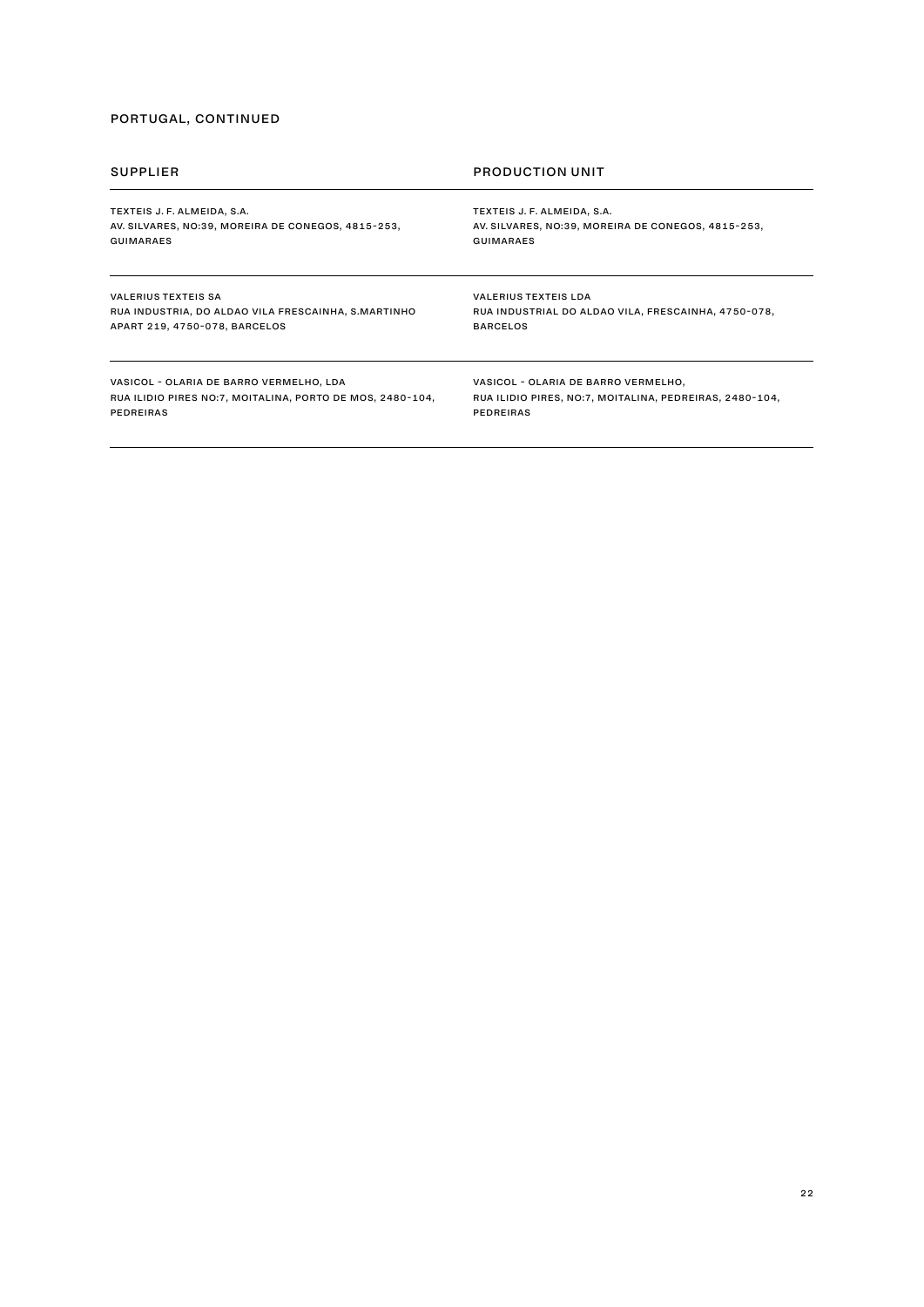## <span id="page-22-0"></span>arket suppliers 2020 Romania

| <b>SUPPLIER</b>                                  | <b>PRODUCTION UNIT</b>                         |
|--------------------------------------------------|------------------------------------------------|
| ARTIFEX SRL; SC                                  | <b>VIDALEX PROD SRL, SC</b>                    |
| BUCURESTI AVENUE, NO 12, 0620144, FOSCANI        | ALEEA TINERETULUI, NO 8, 0120261, BUZAU        |
|                                                  | <b>ARTIFEX SRL;SC</b>                          |
|                                                  | BUCHAREST AVENUE, 12, 0125300, FOSCANI         |
|                                                  |                                                |
| <b>FORMENS SRL</b>                               | <b>FORMEN'S</b>                                |
| NO. 4, CALEA NATIONALA STREET, BOTOSANI, 0710010 | CALEA NATIONALA 4, BOTOSANI, 0710010, BOTOSANI |
| <b>PANDORA PROD SRL</b>                          | PRODECOM SRL;SC                                |
| STRADA CUZA VODA, 73, FOCSANI, 0620034, FOCSANI  | COMUNA GUGESTI, 83, 0627155, VRANCEA           |
|                                                  | PANDORA PROD. SRL-FOCSANI BRANCH 2             |
|                                                  | CUZA VODA 73, FOCSANI, 0620034, VRANCEA        |
|                                                  | PANDORA PROD SRL - TECUCI BRANCH               |
|                                                  | STR.ANA IPATESCU, 0805300, TECUCI              |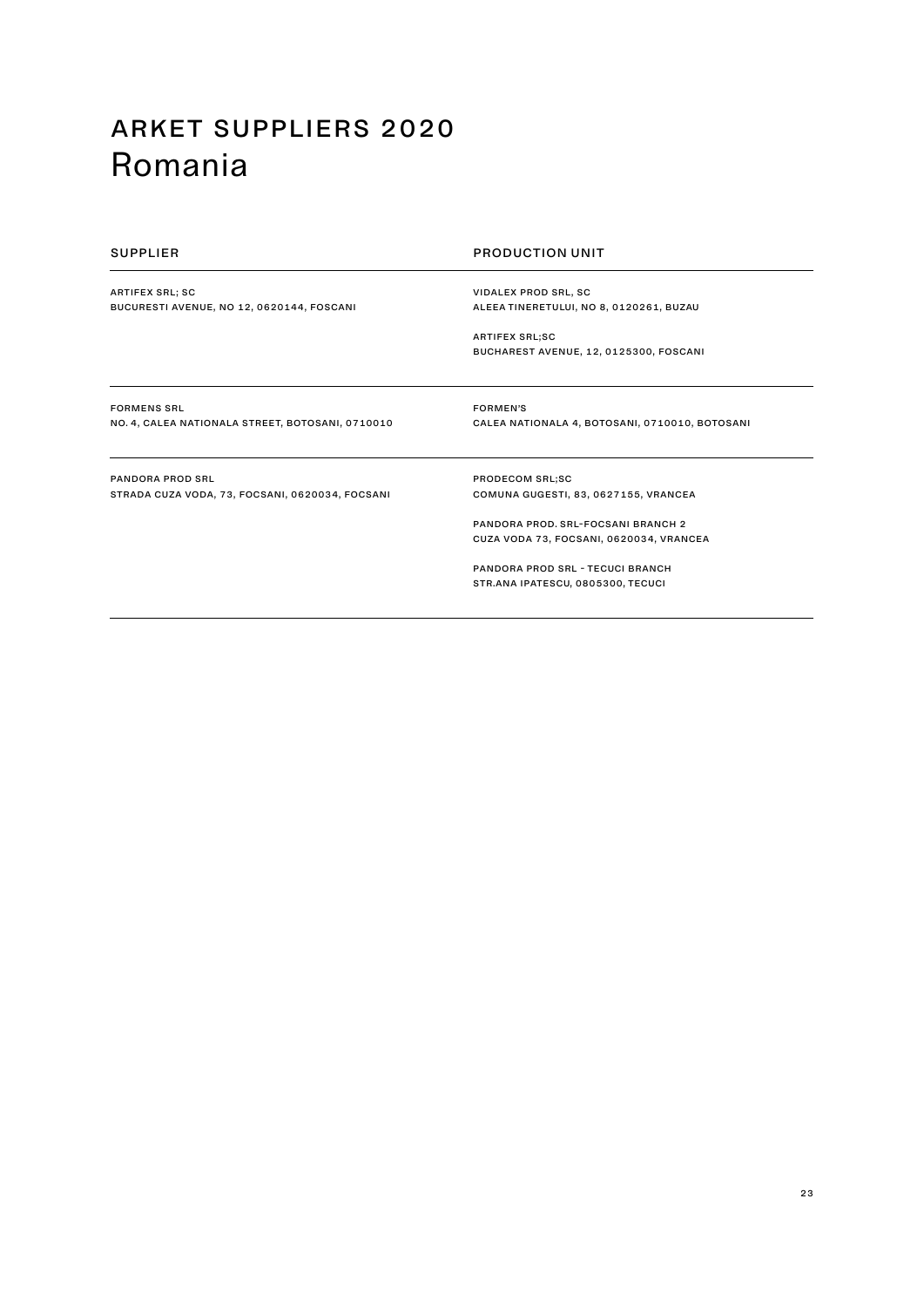# <span id="page-23-0"></span>arket suppliers 2020 Spain

### SUPPLIER PRODUCTION UNIT

MANUFACTURAS NEWMAN S.L.U. JUAN DE LA CIERVA, 37, ELCHE, 03203, ELCHE Manufacturas Newman S.L.U. JUAN DE LA CIERVA, 37, ELCHE, 03203, ELCHE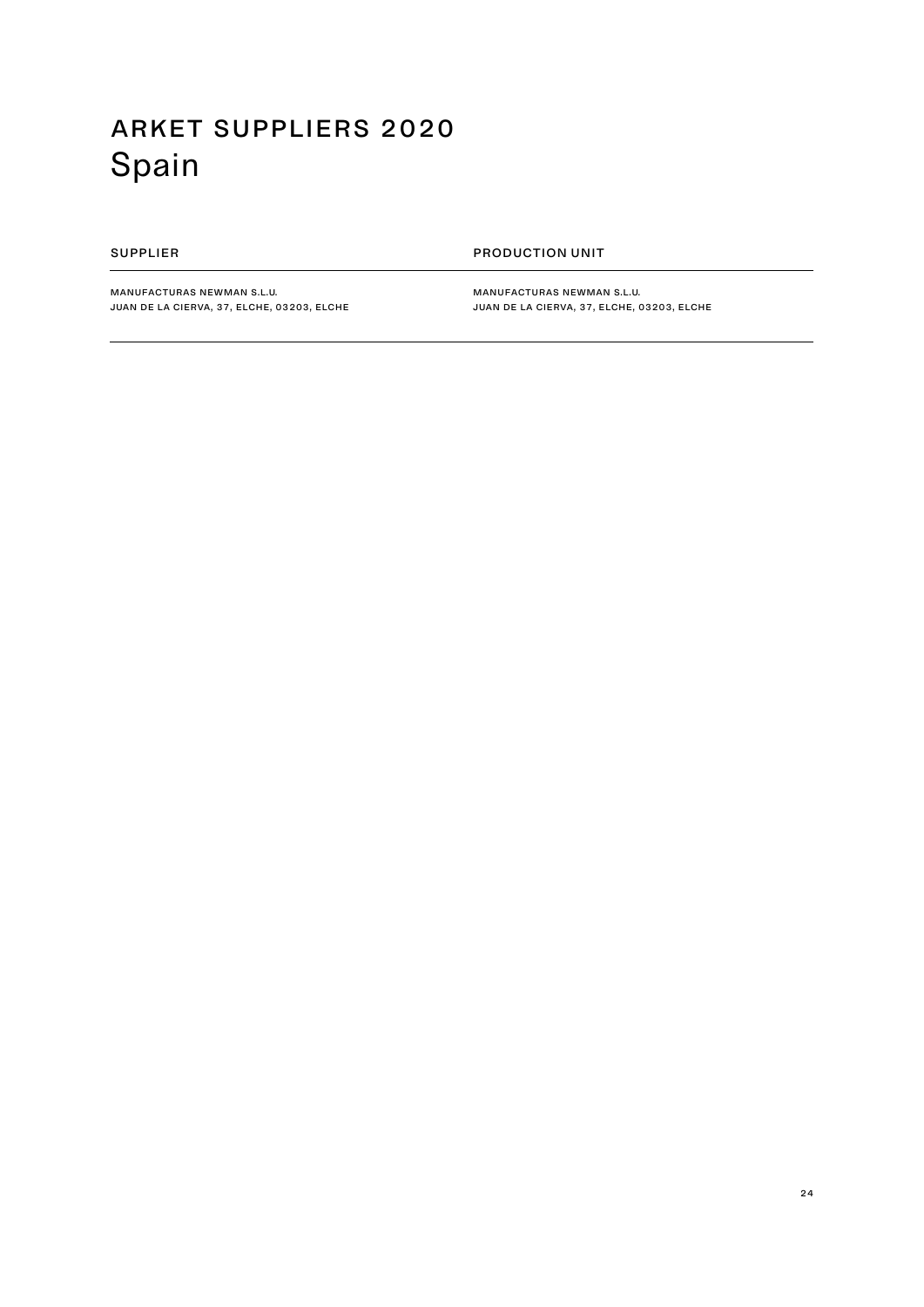## <span id="page-24-0"></span>arket suppliers 2020 Sri Lanka

### SUPPLIER **PRODUCTION UNIT**

COURTAULDS TRADING COMPANY PVT LTD PALUGAHEWALA, 11526, KATUWELEGAMA

Courtaulds Clothing Dambadeniya (Pvt) Ltd INDUSTRIAL ZONE, 60130, DAMBADENIYA

Courtaulds Clothing Lanka UNIT 1AND2 PALUGHAWELA, KATUWELLAGAMA, 11526, KATUWELLEGAMA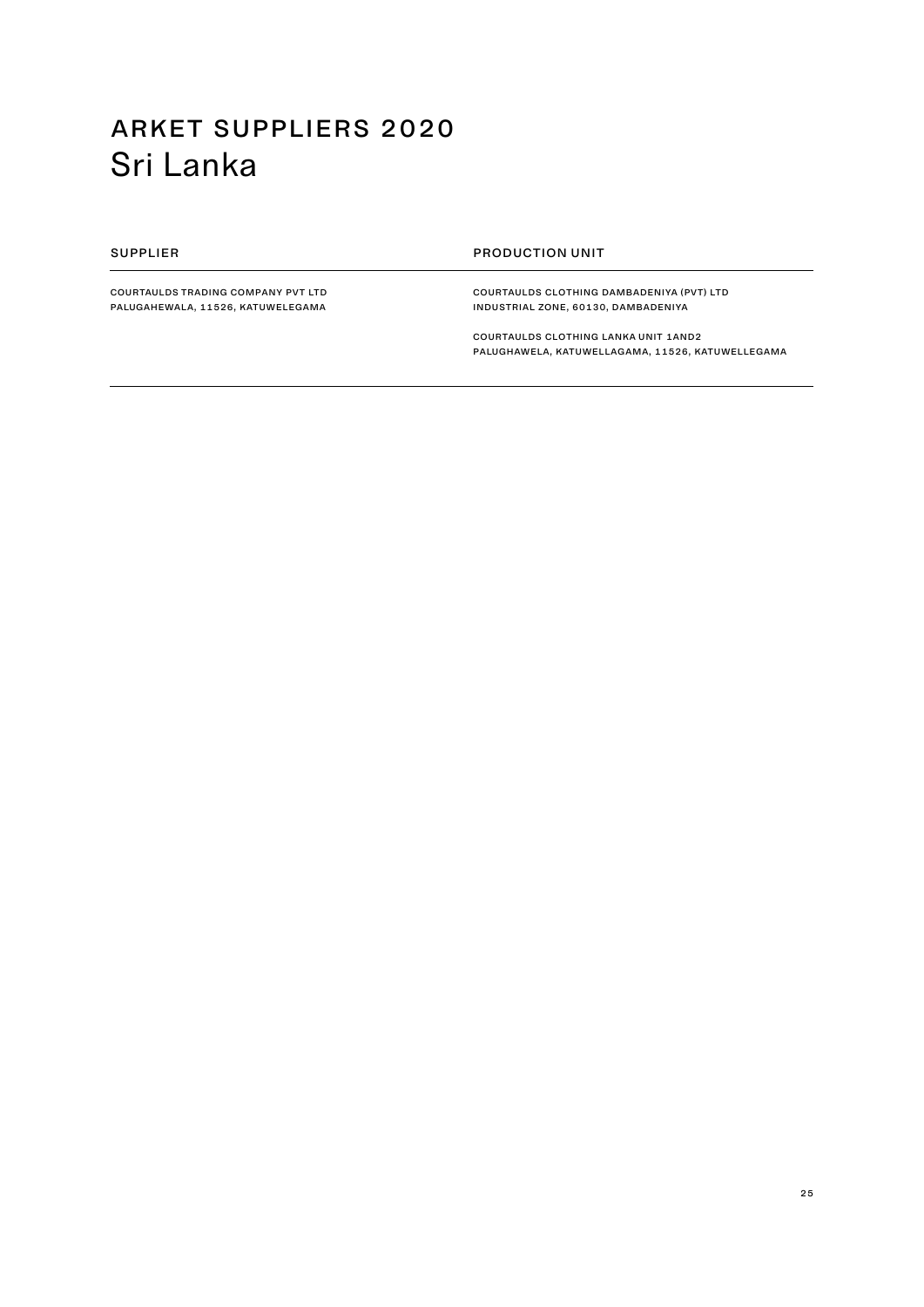## <span id="page-25-0"></span>arket suppliers 2020 Sweden

FORMPRESS I FÄRJESTADEN AB KRAFTVÄGEN 10, 386 32, FÄRJESTADEN

supplier production unit

HARDFORD PRODUCTION

NORDIC LEATHER GROUP AB

Formpress AB KRAFTVÄGEN, NO:10, 386 32, FÄRJESTADEN

NORRA SVEDENGATAN 30, 582 73, LINKÖPING

KARRSTRANDVÄGEN, 112B, 451 76, UDDEVALLA

HARDFORD AB NORRA SVEDENGATAN 30, 582 73, LINKÖPING

Nordic Leather Group AB KARRSTRANDVÄGEN, 112B, 451 76, UDDEVALLA

SVENSKA KRÄMFABRIKEN BORLÄNGE AB TUNAVÄGEN 277 B, 781 10, BORLÄNGE

SVENSKA KRÄMFABRIKEN BORLÄNGE AB TUNAVÄGEN 277 B, 781 10, BORLÄNGE

SVENSKA KRÄMFABRIKEN DALARNA AB TUNAVÄGEN 277B, 781 73, BORLÄNGE

SVENSKA KRÄMFABRIKEN BORLANGE AB TUNAVÄGEN 277 B, 781 10, BORLÄNGE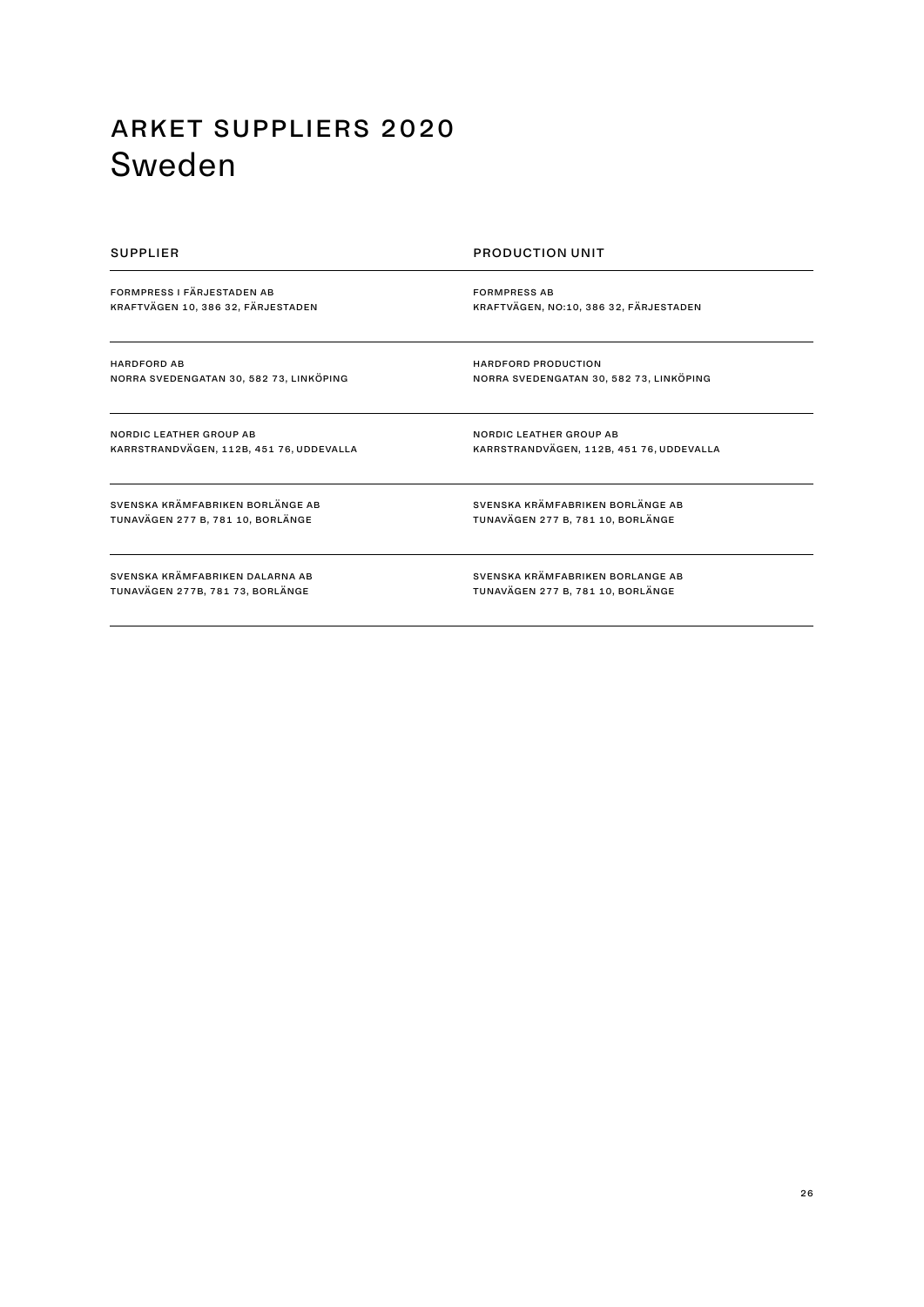## <span id="page-26-0"></span>arket suppliers 2020 Thailand

supplier production unit

**ARTWAY CO., LTD** 47/12 MOO 4, BANKOH, MUANG, 74000, SAMUTSAKORN **ARTWAY CO., LTD** 47/12 MOO 4, BANKOH, MUANG, 74000, SAMUTSAKORN

CROWN CERAMICS CO.,LTD 234 M.17, KHAO KHLUNG, BAN PONG, RATCHABURI 70110, 70110, RATCHABURI

CROWN CERAMICS CO.,LTD 234 M.17, KHAO KHLUNG, BAN PONG, RATCHABURI 70110, 70110, RATCHABURI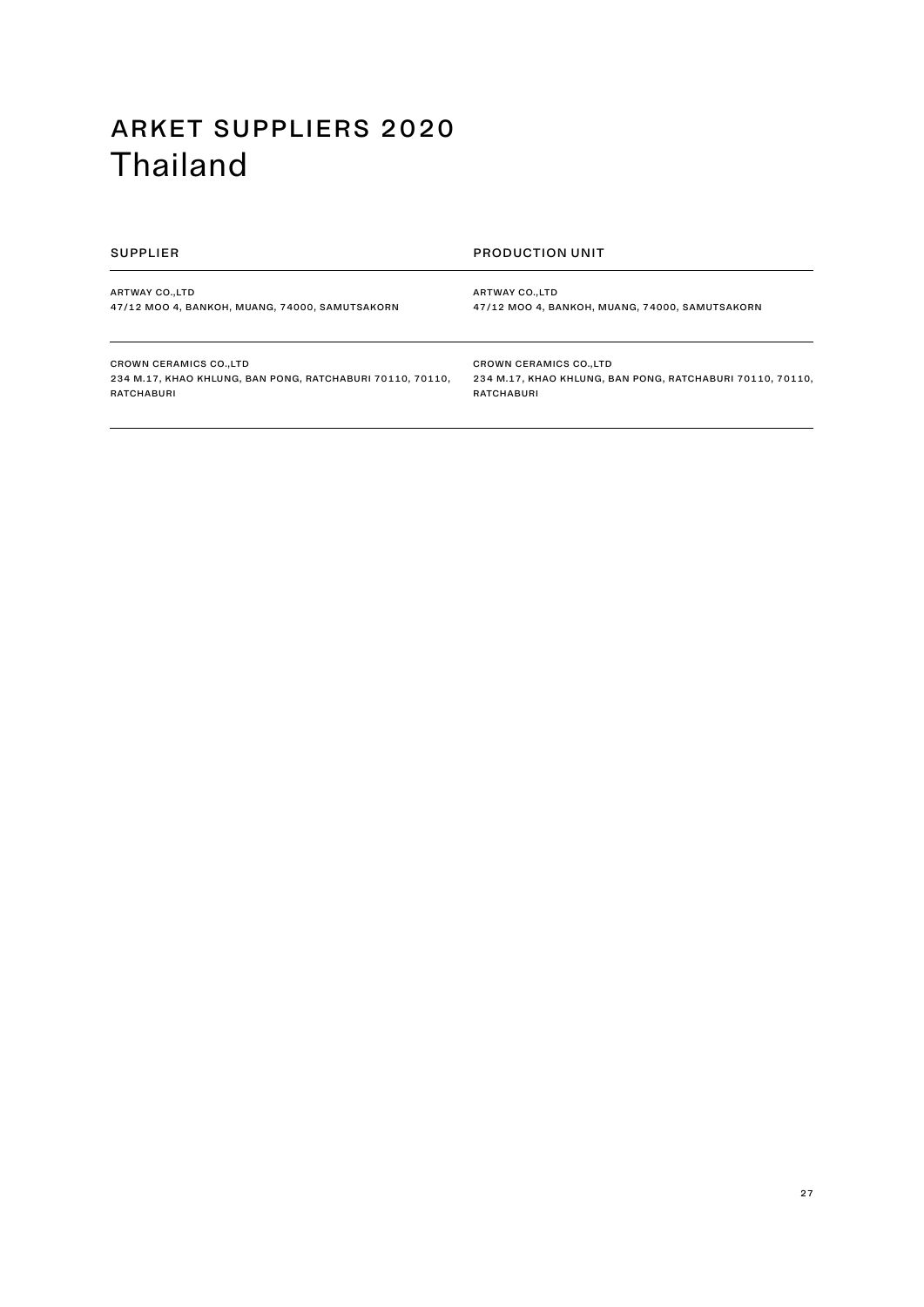# <span id="page-27-0"></span>arket suppliers 2020 Turkey

| <b>SUPPLIER</b>                                                                                            | <b>PRODUCTION UNIT</b>                                                                                                                           |
|------------------------------------------------------------------------------------------------------------|--------------------------------------------------------------------------------------------------------------------------------------------------|
| ALARA TEKSTIL SAN DIS TIC LTD STI                                                                          | ALARA TEKSTIL SAN DIS TIC LTD STI                                                                                                                |
| TANYELI SOKAK, MAHMUTBEY MAH. TASOCAGI CAD, BAGCILAR,                                                      | TANYELI SOKAK, MAHMUTBEY MAH. TASOCAGI CAD, BAGCILAR,                                                                                            |
| 34000, ISTANBUL                                                                                            | 34000, ISTANBUL                                                                                                                                  |
| ALD DIS TICARET A.S.<br>YENIBOSNA MERKEZ MAH KAVAK SK, NO:19 GIRIS KAT,<br>BAHCELIEVLER, 34197, ISTANBUL   | ALDERS TEKSTIL SAN.VE TIC.A.S. VIZE BRANCH<br>ATATURK CADDESI, VIZE, 39400, KIRKLARELI                                                           |
| ALPIN CORAP SANAYI VE TICARET A.S.                                                                         | ALPIN CORAP SANAYI VE TICARET A.S.                                                                                                               |
| MUSTAFA KURTOGLU CADDESI, BAKIR VE PIRINC SANAYI SITESI                                                    | MUSTAFA KURTOGLU CAD., BAKIR VE PIRINC SAN.SIT. NO:18,                                                                                           |
| NO:18, BEYLIKDUZU, 34520, ISTANBUL                                                                         | BEYLIKDUZU, 34955, ISTANBUL                                                                                                                      |
| BILSAR TEKSTIL SANAYI VE DIS TIC AS<br>ORGANIZE SANAYI BOLGESI SALIH AYDIN, BULVANI NO:12, 19040,<br>CORUM | BILSAR TEKSTIL SAN.VE DIS TIC.A.S. CORUM ORGANIZE<br><b>SANAYI SUBESI</b><br>ORGANIZE SANAYI BOLGESI SALIH AYDIN, BULVARI NO:12,<br>19040, CORUM |
| BONY TEKSTIL ISL.SAN.VE TIC.A.S.                                                                           | BONY TEKSTIL ISL.SAN.VE TIC.A.S                                                                                                                  |
| CERKEZKOY ORGANIZE SANAYI BOLGESI, ISMET PASA MAH 4.SK                                                     | 4 SK., ATATURK CAD.ORGANIZE SANAYI BOLGESI, NO.10-12                                                                                             |
| NO:10, KAPAKLI, 59500, TEKIRDAG                                                                            | CERKEZKOY, 59500, TEKIRDAG                                                                                                                       |
| BROSS TEKSTIL SANAYI VE TIC. A.S.                                                                          | <b>BROSS TEKSTIL SANAYI VE TIC. A.S</b>                                                                                                          |
| CERKEZKOY ORGANIZE SANAYI, BOLGESI GOP MAH., ISTIKLAL CAD                                                  | ISTIKLAL CADDESI, ORGANIZE SANAYI BOLGESI GAZI OSMAN,                                                                                            |
| NO:10,CERKEZKOY, 59500, TEKIRDAG                                                                           | PASA CAD. NO:10 CERKEZKOY, 59500, TEKIRDAG                                                                                                       |
| CASA TEKSTIL SANAYI VE TICARET A.S.<br>2/20 SOK., ADATEPE MAH NO:3 BUCA, 35370, IZMIR                      | TOPRAK TEKSTIL NIHAT DEMIR - ALI LEVENT TOPRAKCI<br>3. BOLGE, ADATEPE MH. 2/20 SOKAK NO:6 BEGOS, BUCA, 34370,<br><b>IZMIR</b>                    |
| CEA DERI TEKSTIL SANAYI VE TIC LTD.STI                                                                     | <b>CEA DERITEKSTIL SAN TIC LTD.</b>                                                                                                              |
| CEBECI CAD, B.H. PASA NO:117/1-A KUCUKKOY, GAZIOSMANPASA,                                                  | CEBECI CAD., BARBAROS HAYRETTIN MAH. NO:117,                                                                                                     |
| 34250, ISTANBUL                                                                                            | KAT 1-A K.KOY / GOP, 34250, ISTANBUL                                                                                                             |
| DENIZ TEKSTIL SAN.TIC. A.S.                                                                                | DENIZ TEKSTIL SAN VE TIC A.S.                                                                                                                    |
| NEVZAT KORU CADDESI, ORGANIZE SANAYI BOLGESI GURLEK,                                                       | NEVZAT KORU CADDESI, ORGANIZE SANAYI BOLGESI 1. KISIM,                                                                                           |
| MEVKII, 20065, DENIZLI                                                                                     | GURLEK MEVKII, 20065, DENIZLI                                                                                                                    |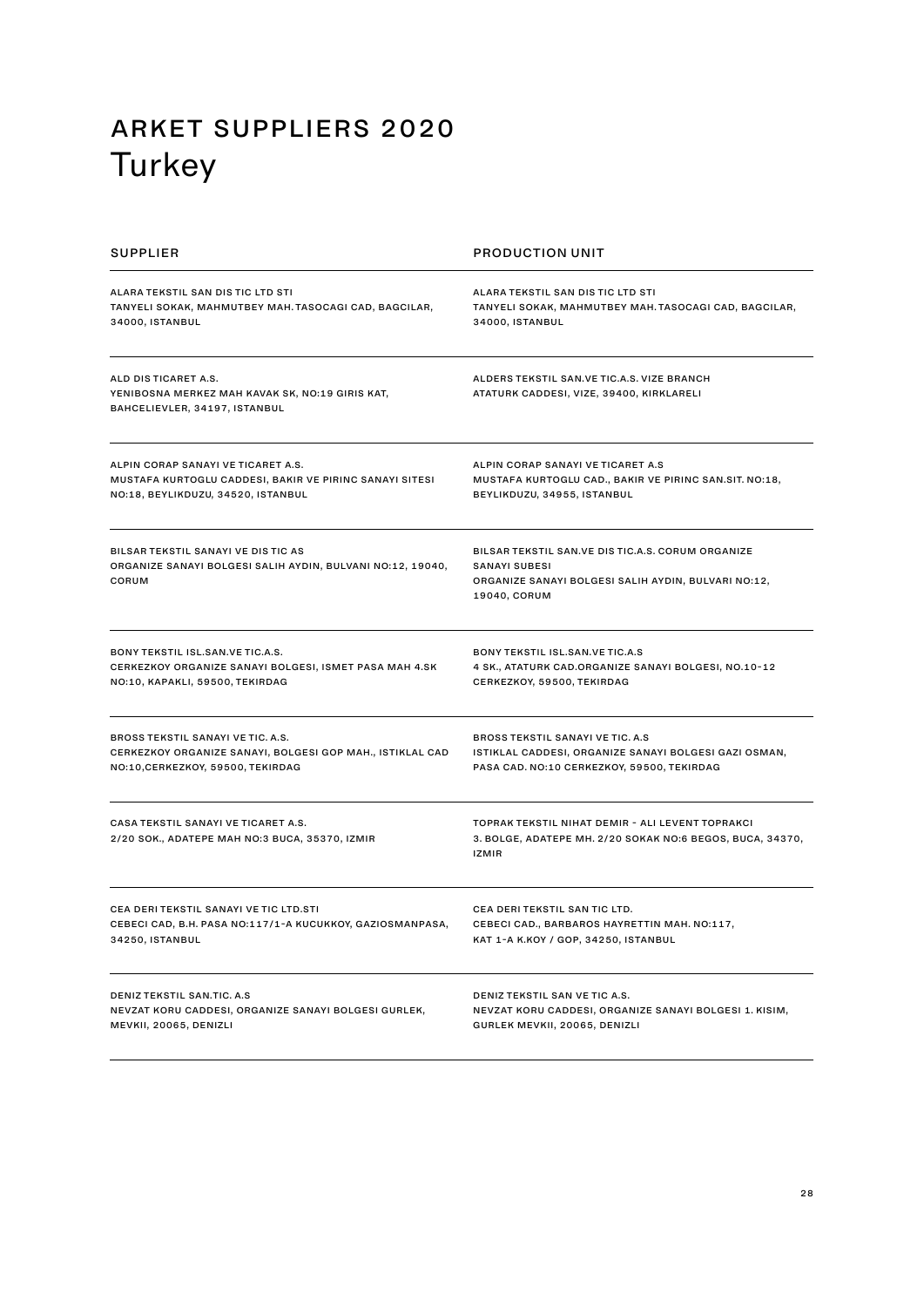### turkey, continued

| SUPPLIER                                                                                                                                                   | <b>PRODUCTION UNIT</b>                                                                                                             |
|------------------------------------------------------------------------------------------------------------------------------------------------------------|------------------------------------------------------------------------------------------------------------------------------------|
| <b>DOMINO TEKSTIL URUNLERI SAN VE DIS TIC AS</b><br>OZLEM SOKAK, MAHMUTBEY MAH. TASOCAGI YOLU CAD.,<br>KISIK PLAZA NO:13/14 KAT6 BAGCILAR, 34217, ISTANBUL | <b>ZEYCAN BIDIK</b><br>IKITELLI OSB MAH., MARMARA O BLOK SK. O BLOK NO 5,<br>KUCUKCEKMECE, 34490, ISTANBUL                         |
|                                                                                                                                                            | DOMINO TEKSTIL URUNLERI SAN.VE DIS.TIC.AS<br>KITLIKBILMEZ MEVKII, KARAAGAC KOYU NO:68, 14300, BOLU                                 |
| ERAK GIYIM SANAYI VE TIC. A.S<br>YALIBOYU MEVKII, VELIKOY CERKEZKOY TEKIRDAG, 59500                                                                        | ERAK GIYIM SANAYI VE TIC. A.S<br>YALIBOYU MEVKII, VELIKOY CERKEZKOY TEKIRDAG, 59500                                                |
| GORKEM GIYIM SANAYI VE TICARET A.S.<br>SOYLESI SOKAK, SERIFALI MAH. NO:8-10, UMRANIYE, 34775,<br><b>ISTANBUL</b>                                           | GORKEM GIYIM SAN.INS.VE TIC.A.S.<br>SOYLESI SOKAK, SERIFALI MAH. NO:8-10, UMRANIYE, 34775,<br><b>ISTANBUL</b>                      |
| K.T. DERI TEKSTIL KONF. SAN. VE TIC . A.S.<br>DEREBOYU CADDESI, YAKUPLU MAH. NO:5 K: 2-3, HARAMIDERE<br>BEYLIKDUZU, 34524, ISTANBUL                        | K.T. DERI TEKSTIL KONF. SAN. VE TIC . A.S<br>DEREBOYU CAD., BEYSAN SANAYI SITESI NO:3, HARAMIDERE<br>BUYUKCEKMECE, 34520, ISTANBUL |
| MARC CHANTAL DERI VE TEKSTIL URUNLERI SAN TIC LTD STI<br>IZMIR AYDIN CAD., BAHCELIEVLER MAH. NO:42, TORBALI, 35860,<br><b>IZMIR</b>                        | MARC CHANTAL DERI VE TEKSTIL URUNLERI SAN VE TIC. LTD. STI.<br>IHLAS CAD., FEVZI CAKMAK MAH., NO.4 TORBALI, 35780, IZMIR           |
| MODERNTEKS HAZIR GIYIM IMALAT VE TICARET A.S.<br>SUMBULLER SOK, NO 27, SULTANGAZI, 34530, ISTANBUL                                                         | MODERNTEKS HAZIR GIYIM IMALAT VE TICARET A.S.<br>SUMBULLER SOK, NO 27, SULTANGAZI, 34530, ISTANBUL                                 |
| ORMA TEKSTIL SAN.VE TIC.A.S.<br>ERZURUM KONGRE CAD., SELAHADDIN EYYUBI MAHALLESI,<br>NO:2 ESENYURT, 34517, ISTANBUL                                        | ORMA TEKSTIL SAN.VE TIC.A.S - DUZCE<br>D-100 KARAYOLU UZERI, ALTINPINAR KOYU NO: 8/1, DUZCE<br>MERKEZ, 81100, DUZCE                |
|                                                                                                                                                            | ORMA TEKSTIL SAN.VE TIC.A.S.<br>ERZURUM KONGRE CAD., SELAHADDIN EYYUBI MAHALLESI, NO:2<br>ESENYURT, 34517, ISTANBUL                |
| ORSAN TEKSTIL KONFEKSIYON SAN VE TIC AS<br>MEHMET AKIF CAD, EYUP SULTAN MAH, NO:6, SANCAKTEPE,<br>34885, ISTANBUL                                          | ORSAN TEKSTIL KONF. SAN. VE TIC.AS<br>MEHMET AKIF CADDESI, EYUP SULTAN M., SAMANDIRA KARTAL,<br>34887, ISTANBUL                    |
|                                                                                                                                                            | ORSAN TEKSTIL KONF. SAN. VE TIC AS - SINOP BRANCH<br>TASMANLI KOYU, 57000, SINOP                                                   |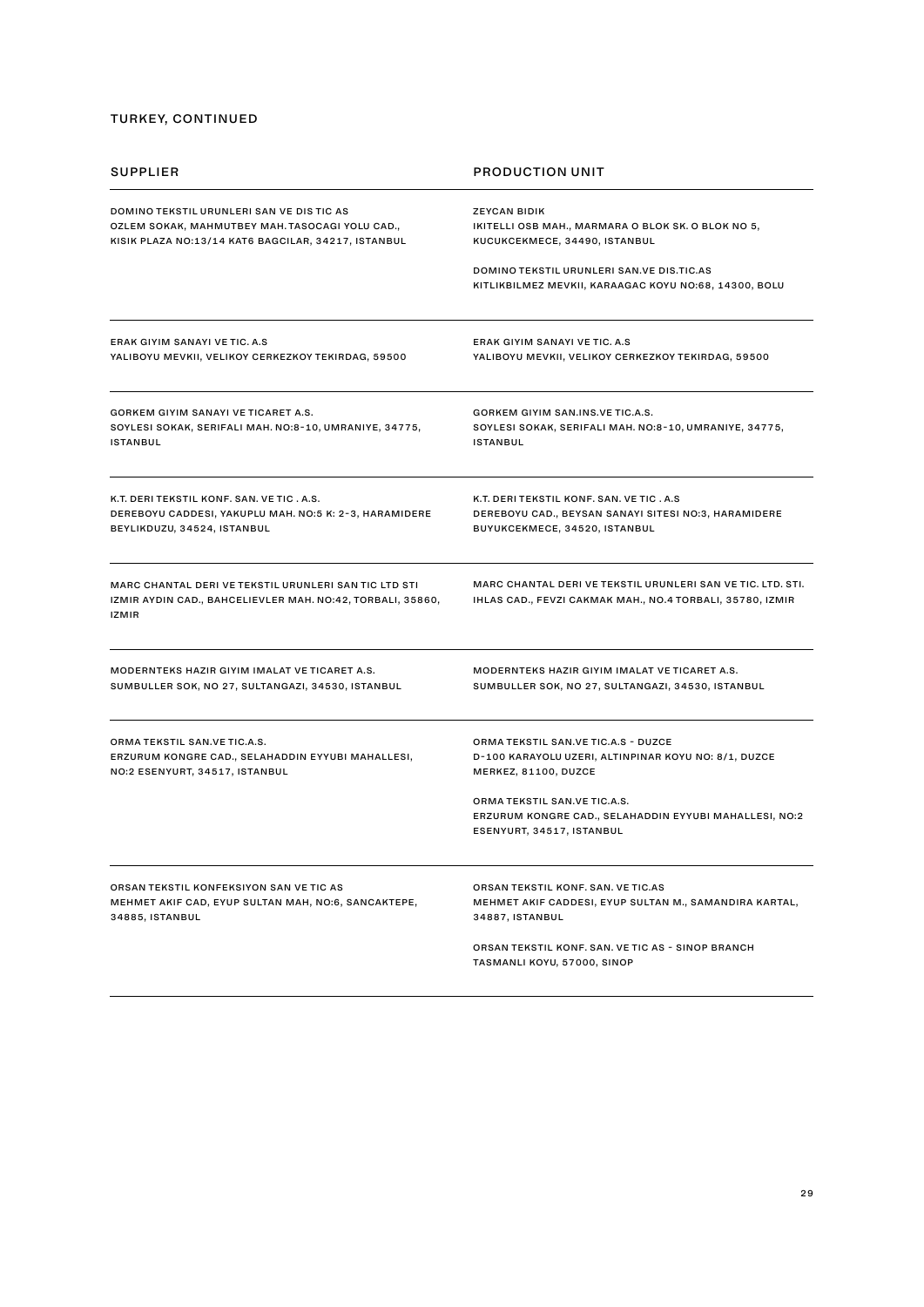### turkey, continued

| <b>SUPPLIER</b>                                                                                                                | <b>PRODUCTION UNIT</b>                                                                                                      |
|--------------------------------------------------------------------------------------------------------------------------------|-----------------------------------------------------------------------------------------------------------------------------|
| PAMEKS GIYIM SAN A.S.<br>EVREN, MAH.GULBAHAR CAD NO.17, 35212, ISTANBUL                                                        | PAMEKS GIYIM SAN A.S - MALKARA BRANCH<br>CAMIATIK MAH. LONDRA ASFALTI CAD., NO46/1.2.3.4, MALKARA,<br>59300, TEKIRDAG       |
|                                                                                                                                | YAGMUR TEKSTIL<br>CAMIATIK MAH.KURTULUS CAD. A BLOK, NO 162/3 MALKARA/<br>TEKIRDAG, 59300, TEKIRDAG                         |
|                                                                                                                                | PAMEKS GIYIM SAN, VE A.S.<br>GULBAHAR CAD, EVREN MAH NO:23 BAGCILAR, 34212, ISTANBUL                                        |
|                                                                                                                                | GULTEKS GIYIM URUNLERI SAN.TIC.LTD<br>PAZARYERI ORTA BLOK NO 121, HACI EVHET MAH., MALKARA,<br>59300, TEKIRDAG              |
| SIK MAKAS GIYIM SAN.VE TIC.A.S.<br>1057. SOK NO5, 15 TEMMUZ MAHALLESI, BAGCILAR, 34212,<br><b>ISTANBUL</b>                     | SIK MAKAS GIYIM SAN. VE TIC.A.S.<br>1057. SOK NO5, 15 TEMMUZ MAHALLESI, BAGCILAR, 34212,<br><b>ISTANBUL</b>                 |
|                                                                                                                                | SIK MAKAS GIYIM SAN.VE TIC.A.S. - CORLU BRANCH<br>CEKEZKOY YOLU, YULAFLI MEVKII 7.KM, CERKEZKOY CORLU,<br>59850, TEKIRDAG   |
| TERA GIYIM SANAYI VE TICARET LTD. STI<br>GULBAHAR CAD, EVREN MAH GUROL SOK NO 3/3, 3B/1 GUNESLI /<br>BAGCILAR, 34192, ISTANBUL | TERA GIYIM SAN. VE TIC.A.S. ORDU BRANCH<br>1170 SK NO:12/A, KARAPINAR OSB MAH., ALTINORDU, 52200,<br>ORDU                   |
|                                                                                                                                | TERA GIYIM SANAYI TICARET LTD. STI<br>YAKUPLU MAH.DEREBOYU CAD., BEYSAN SANAYI SITESI NO:35,<br>BEYLIKDUZU, 34524, ISTANBUL |
| UNLU TEKSTIL SANAYI VE TICARET A.S.<br>SIVAT YOLU CAD, EMEK MAH. NO:17 SANCAKTEPE, 34785,<br><b>ISTANBUL</b>                   | TEKS DIS TIC. LTD. STI. - (ARNAVUTKOY SUBE)<br>HICRET MAH. YILDIRIM BEYAZID CD., NO: 163, 34287, ISTANBUL                   |
|                                                                                                                                | UNLU TEKSTIL DIS TIC A.S.<br>SIVAT YOLU CADDESI, EMEK MAHALLESI NO:17, SANCAKTEPE,<br>34785, ISTANBUL                       |
| YAVUZCEHRE TEKSTIL SAN, VE TIC, A.S.<br>2/21 SK, BEGOS SIT. NO:8, BUCA OSB MAHALLESI, 35395,<br><b>IZMIR</b>                   | EKPEN TEKSTIL SAN. TIC. A.S.<br>BUCA OSB MAHALLESI 2/21 SK, BEGOS SIT. NO:8 BUCA/ IZMIR,<br>35395, IZMIR                    |
|                                                                                                                                | EKPEN TEKSTIL SAN.VE TIC A.S.<br>SERVERGAZI CAD., ORGANIZE SANAYI 1.BOLGE NO:12, 20000,<br>DENIZLI                          |